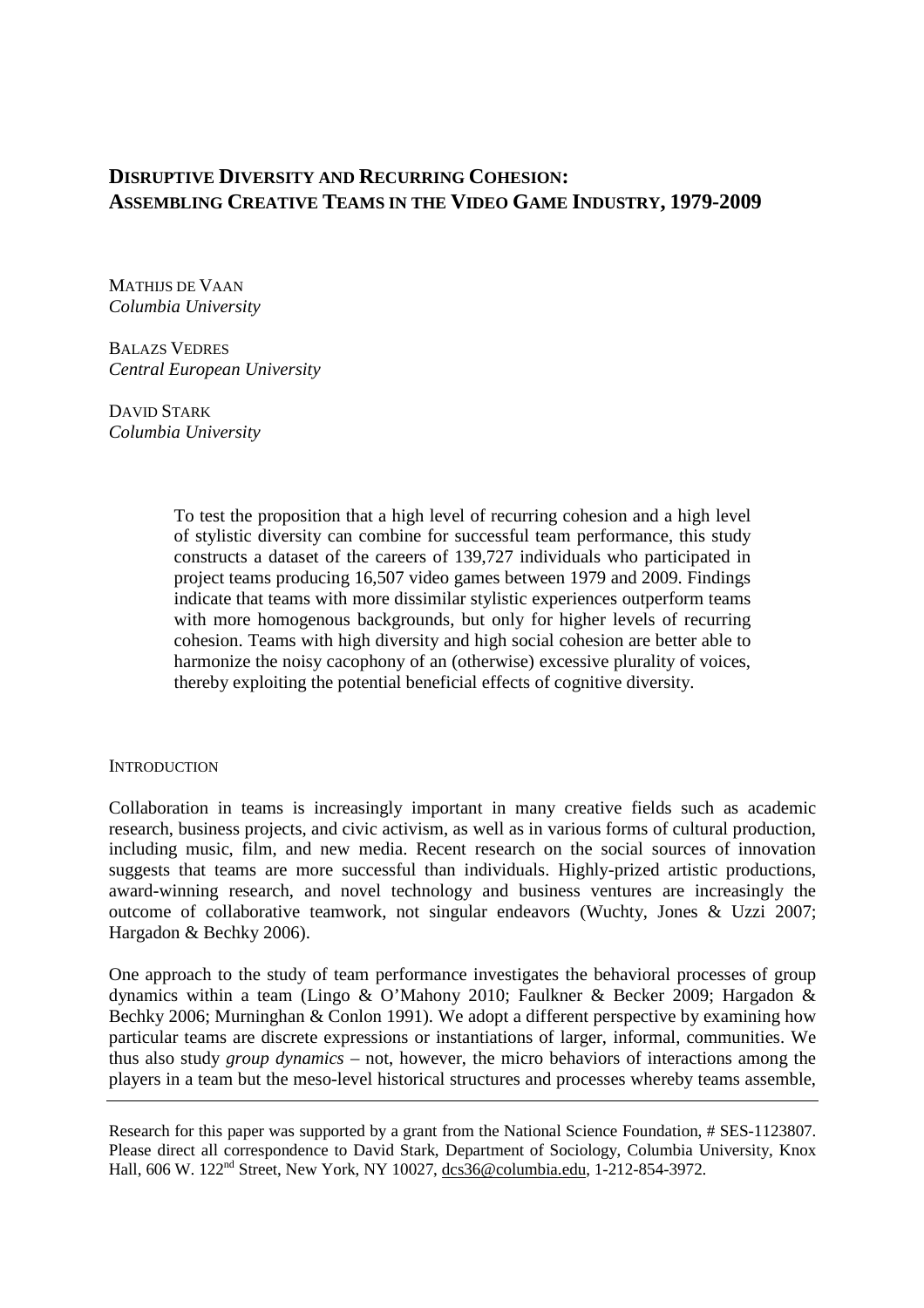disassemble, and reassemble. As such, our project draws upon, extends, and develops a body of research on team formation and team performance (e.g., Ruef, Aldrich & Carter 2003; Reagans, Zuckerman & McEvily 2004; Uzzi & Spiro 2005; Ibarra, Kilduff & Tsai 2005; Balkundi & Harrison 2006; Ruef 2010).

Two concepts – diversity and cohesion – occupy a central place in the literature on team formation, especially among teams in creative fields. Teams that lack diverse ideas, some argue, will be unable to engage in the kinds of innovative recombinations that are required for successful performance (Burt 2005b; Fleming, Mingo & Chen, 2007; Uzzi & Spiro 2005; Vedres & Stark 2010). But "good ideas" (Burt 2005a) alone are not enough; ideas that are not effectively implemented will not be successful (Obstfeld 2005). Implementation, some argue, requires cohesion. The dense, reciprocal ties of cohesive structures promote trust and mutual understanding, thereby facilitating coordination within a team (Burt 2005a; Reagans, Zuckerman, & McEvily 2004; Uzzi & Spiro, 2005; Vedres & Stark 2010; Berman, Downs & Hill 2002).

As our citations indicate, this is not a debate across scholarly camps; nor is it a debate about diversity *versus* cohesion. Within this research community there seems to be an emerging consensus about the importance of diversity *and* cohesion (see Obstfeld 2005 and Vedres & Stark 2010 for discussion). However, when critical assumptions in this research are confronted, several key questions remain unanswered. One approach – exemplified by recent research on brokerage and closure (Burt 2005a; Obstfeld 2005) – finds positive effects when long-distance ties of brokerage reaching outside the team occur together with dense cohesive ties within it. A limitation of the brokerage plus closure perspective is that diversity of cognitive frames is assumed to accompany diversity of ties. In place of an explicit measure of diverse cognitive frames, boundary-spanning ties are a proxy for them. The argument is plausible, but it would be on even stronger grounds if (without making inferences about ties and diversity) research tested propositions about diversity based on a variable that explicitly measured cognitive (stylistic) diversity.

Another approach – exemplified in Uzzi and Spiro's (2005) study of Broadway musicals as well as in Berman et al.'s (2002) study of teams in the National Basketball Association – finds a curvilinear relationship between cohesion and high performance. Too much cohesion suppresses diversity and leads to a group-level, cognitive lock-in. But because these studies do not have a separate measure of cognitive diversity, they must necessarily assume that social cohesion suppresses cognitive diversity. Therefore, they cannot test the proposition that a high level of cohesion and a high level of stylistic diversity could combine for beneficial effects.

This paper directly poses such a test by offering an explicit measure of stylistic diversity and by making a clear analytical and methodological distinction between diversity and cohesion. To do so, we exploit the fact that teams have histories. We are not, however, interested in a *team's*  history, as, for example, in the total win-loss record of the New York Yankees, the profitability of IBM under its management team during the past five years, or the continued prominence of the Department of Sociology at the University of Chicago during the past century (Abbott 1999). Unlike these institutionalized structures in which the identity of the team persists even as its members are replaced, the problem of a "team history" is more challenging for teams that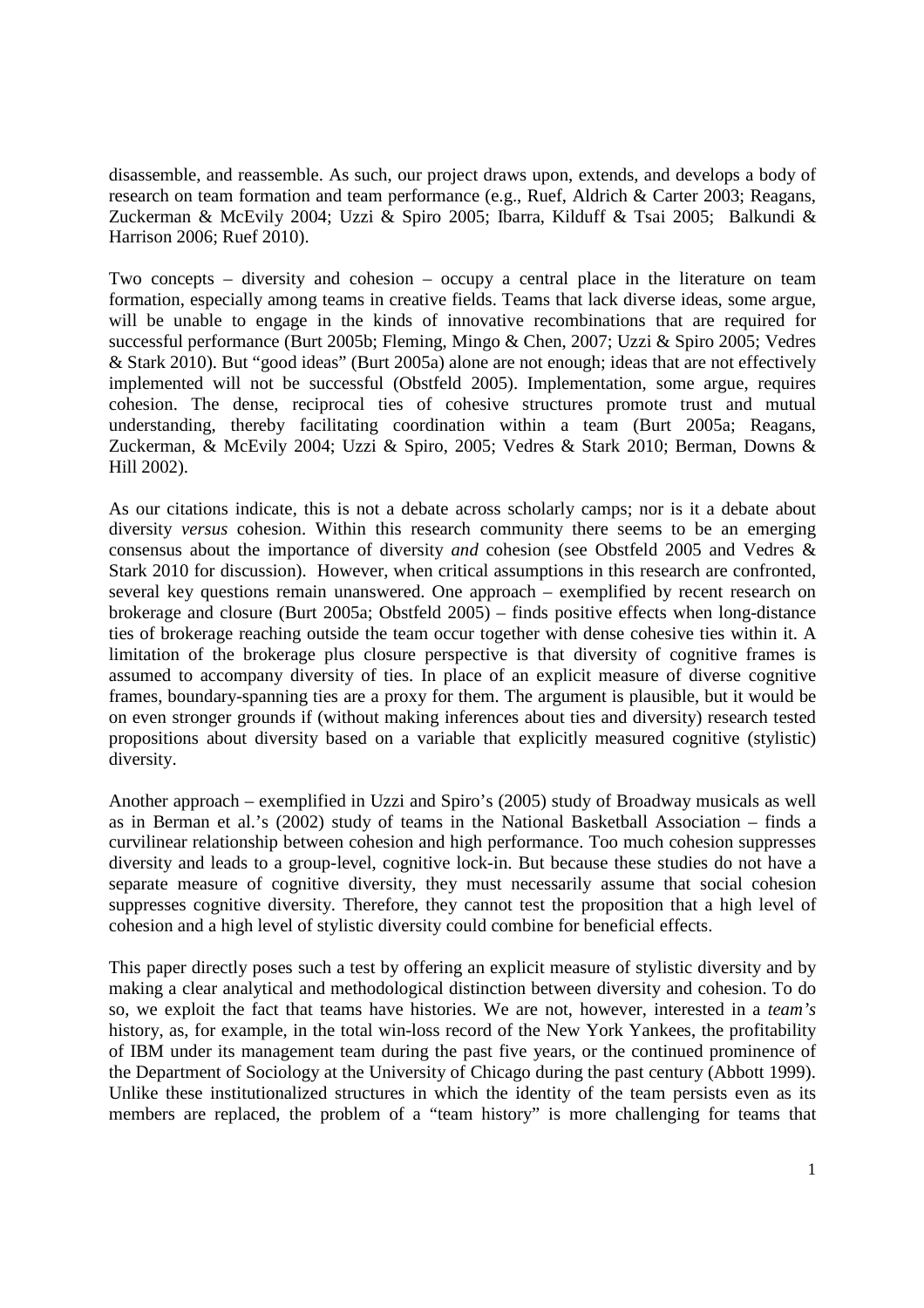assemble members for a particular project and disperse them upon project completion (think, for example, of film production). In such projects, where the identity of the team lasts only as long as the project, the history of the team itself could only be for a relatively short duration (perhaps as little as a month and seldom longer than a year or two). Yet even such episodic project teams do have a prior history. Comprised of the careers of its members, it is a history of their participation in prior teams.

Throughout their careers, individuals working in project-based industries (Grabher 2002; 2004) move from one project to another. What they know and who they know is, in large part, a function of the patterns of their movement through this project space. Viewed through the lens of a given project, these sequences of affiliations to different teams and their reassembly in that distinct project result in the accumulation of social relations and the enduring (or changing) exposure to particular methods of production. Thus, for a given project team, its relative homogeneity or diversity of cognitive styles can be seen as a function of its members' histories of prior exposure in previous teams. Similarly, its level of social cohesion can be seen as a function of its members' histories of prior collaboration in previous teams.

Our task is to assess whether and how the diversity of prior cognitive experiences and the accumulated cohesion of prior social relations of team members contribute to the success of the product produced by the team. By diversity, we refer to cognitive or *stylistic diversity*. The knowledge base of a given team in a cultural field, we will argue, is a function of its members' experience with various styles during prior episodes of production. A team will be more diverse to the extent that its players have more varied exposure to stylistic practices in the field.

Our notion of cohesion is similarly based on members' past experiences but here we refer to their *shared* experiences of working together. This is also a form of knowledge; but rather than technical or artistic knowledge, this is a tacit knowledge of how others work together in teams. Here we exploit the double meaning of cohesion, first, as referring to a structural property comprising the density of ties, and second, as referring to a structure that persists or is repeated in time. For us, cohesion is about density and durability. A given team will be more cohesive to the extent that its players have repeatedly worked together in the past. Our concept of *recurring cohesion* thus, takes into account the standard network analytic preoccupation with structural density. But, in addressing the possibility that cohesive structures can be built up through repeated layers, it goes beyond that traditional view. Recurring cohesion expresses a notion of topography with depth.

To test the separate and interacting effects of diversity and cohesion on performance, we study the historical mechanisms of team reassembly in a setting where creativity is highly salient: the video game industry. To do so, we collected data on 16,507 video games that were produced from the inception of the industry in 1979 to 2009. For each of these video games we compiled a complete list of all team members (as in film credits, listed according to their specialized tasks such as programming, imaging, scripting, design, music, etc). Assigning unique ID's to each of the resulting 139,727 individuals allows us to reconstruct, for each team, the complete careers of all of its team members in the video game industry. The dependent variable used in this study is a measure of game success and is constructed as an index of multiple critics' ratings.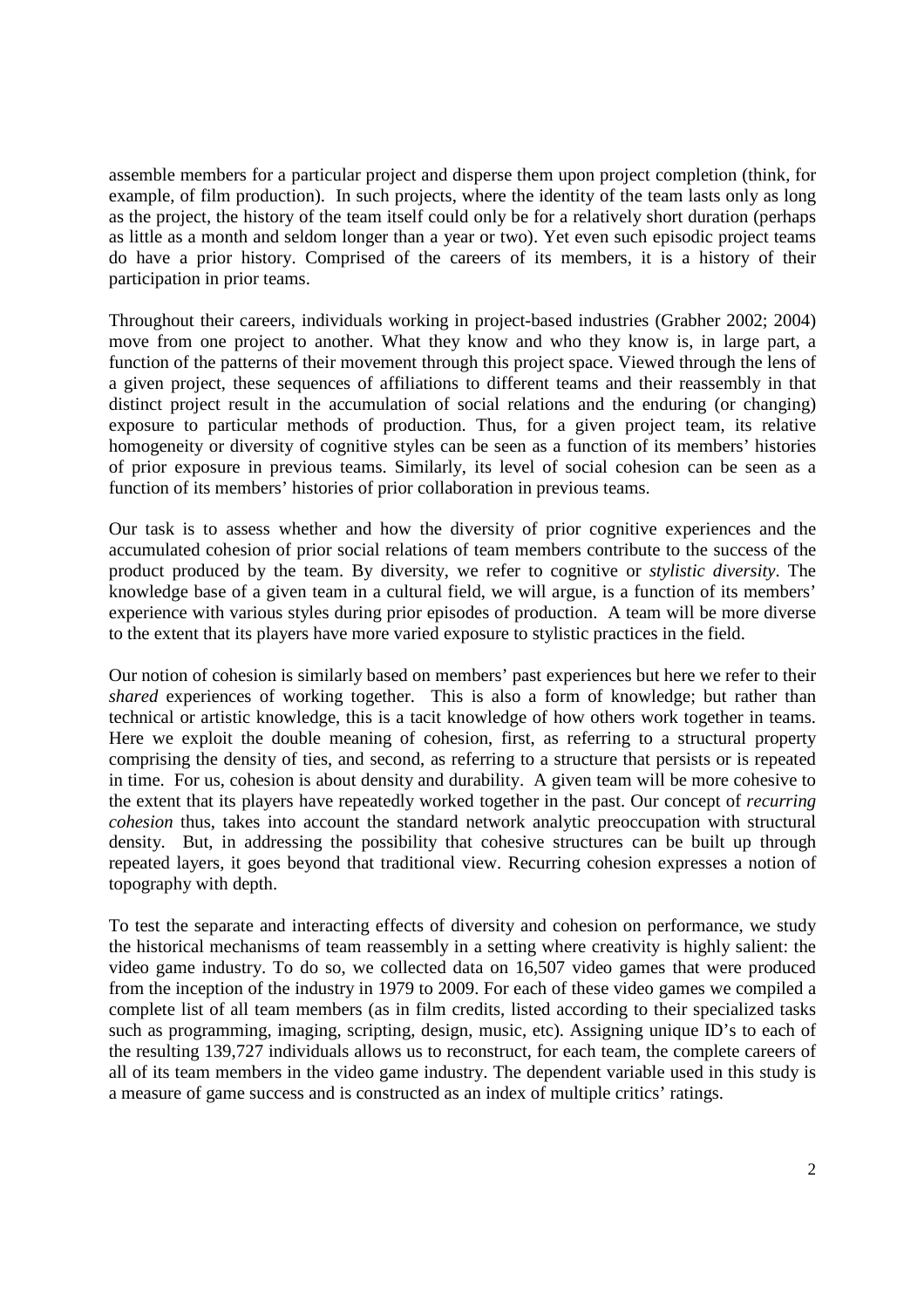We analyze the cognitive network of each focal team by charting the encounters of team members with stylistic elements in prior video game projects. We code all game-specific stylistic elements, including 8 genres, e.g., action, role-playing, simulation, etc. (with distinctive subcategories within each) as well as 6 perspectives, e.g., 1st person perspective, 3rd person perspective, topdown, sidescroll, etc. We then construct a variable that measures the diversity of a team by computing the (dis)similarity between each pair of team members based on their exposure to stylistic elements in these prior video game projects.

Because we expect that diversity will be a necessary but not sufficient condition for successful team performance, we also measure the interpersonal familiarity of all team member pairs by recording their co-participation in prior projects. Familiarity eases communication. But we expect that cohesion will have stronger effects when combined with diversity. Unlike familiarity, cohesion exceeds the level of the dyad by taking into account the stability of larger group structures. We thus measure the level of cohesion within a team by identifying repeated cliques of members extending back in time.

Because we also expect that a high level of cohesion, in itself, can result in routinization inimical to innovation, we further test the effects of cohesion and diversity in their interaction. Our findings indicate that teams with more diverse cognitive experiences outperform teams with more homogenous cognitive backgrounds, but only for higher levels of cohesion within a team. More cohesive teams are better able to harmonize the noisy cacophony of an (otherwise) excessive plurality of voices, thereby exploiting the potential beneficial effects of cognitive diversity. Stated conversely, stylistically more diverse teams are better able to counteract the conservatizing rigidities of an (otherwise) excessive social cohesion.

TEAMS AND THEIR HISTORIES OF REASSEMBLY

# **Stylistic Diversity**

As several surveys of the literature suggest, there was and there remains (Williams & O'Reilly 1998; Horwitz & Horwitz 2007; Joshi & Roh 2009) no clear consensus on the relationship between diversity and successful team performance. Although some researchers report positive findings (e.g., Cox & Blake 1991; Hambrick, Cho & Chen 1996), others conclude that diversity can adversely affect performance (e.g., Milliken & Martins 1996; Ruef 2010). Much hinges, of course, on how diversity is conceptualized and measured, whether, for example, as demographic diversity along lines of gender and race (e.g., Pelled 1996; Richard, McMillan, Chadwick & Dwyer 2003) or along lines of age, tenure, and status (e.g., Reagans & Zuckerman 2001; Gibson & Vermeulen 2003). Even when there is agreement about the major line of diversity to be investigated (as, for example, in the study of "functional diversity"), there is considerable disagreement about the types of diversity and their measures (Bunderson & Sutcliff 2002).

There are good reasons to expect that diversity will matter in fields of cultural production. Cultural fields award novelty, especially when it is creatively packaged in terms that are recognizably familiar (Lampel, Lant, & Shamsie 2000; Hutter 2011). And, whether one relies on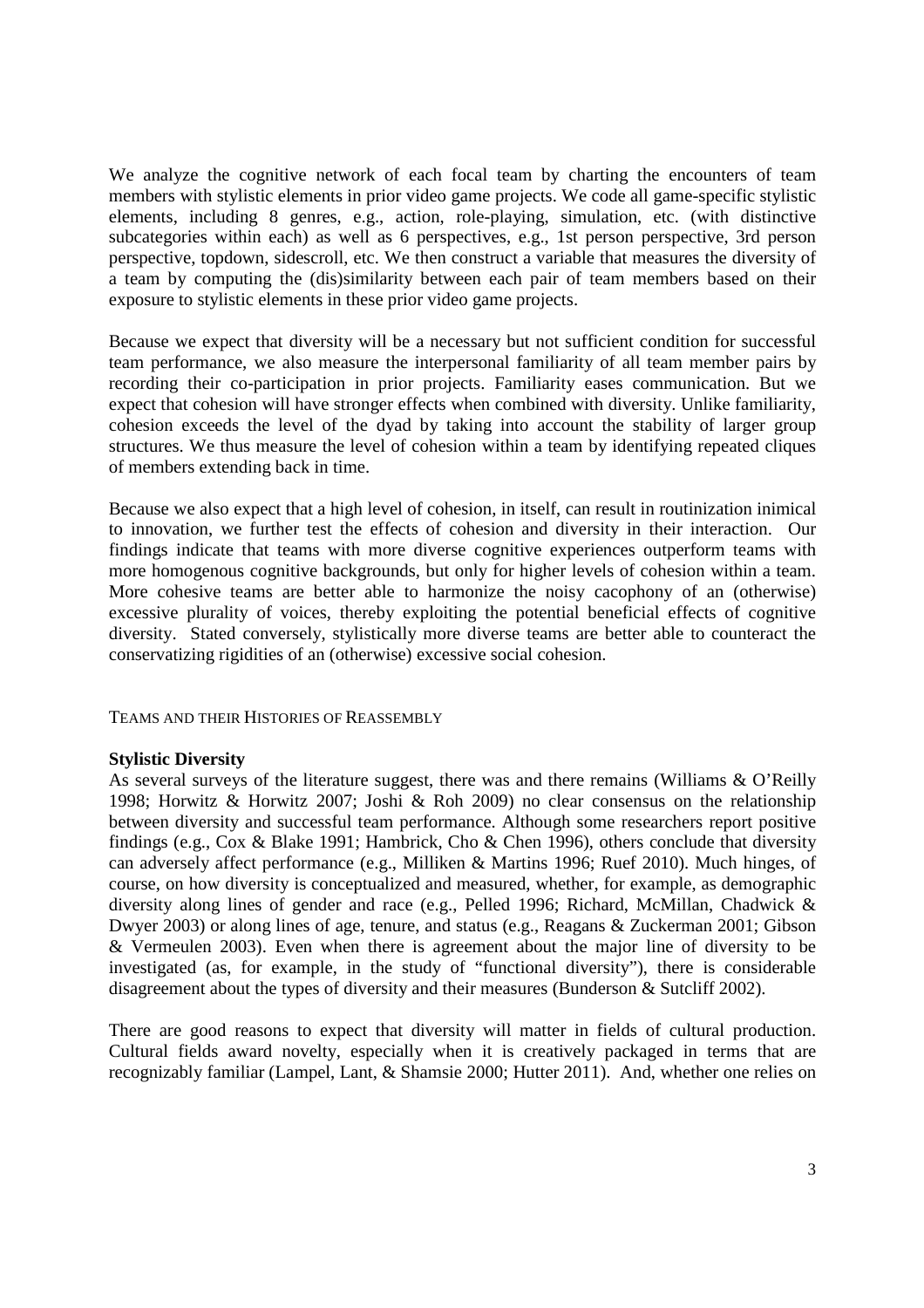biologists,<sup>1</sup> mathematicians,<sup>2</sup> musicians, (Gould 1994), or economists (Schumpeter 1942; Weitzman 1998), there is strong support for the notion that a novel, innovative idea is the result of recombination (Hargadon & Bechky 2006; Stark 2009). Creative teams that lack diversity will confront an impoverished repertoire of cultural elements that could be recombined in a novel product. A team comprised of members with more diverse backgrounds, on the other hand, will be better situated to develop a "hit" that will capture audiences and win critical praise (Uzzi & Spiro 2005; Fleming, Mingo, & Chen 2007).

The video game industry lacks demographic diversity along lines of age, gender, and race. This is a field in which the modal participant is a young white male. Nonetheless, like the neighboring fields of music and film, it is one that is rich in stylistic diversity. In this industry it is, indeed, possible for a programmer, graphics designer, or sound engineer to specialize in games within a very limited genre. But it is also possible, indeed likely, that an individual will be exposed to a broader range of stylistic elements as he moves through the project space of successive games. Our concept of *stylistic diversity* builds on this possibility.

For a given game, our model assumes that the repertoire of practices comprising the basic building blocks available for recombination in that focal game is a function of the stylistic elements to which its members have been exposed during their participation in the production of previous games. Our concept of diversity, however, is not a simple summation of these elements. Instead, we measure diversity as the dissimilarity of the portfolios of prior stylistic experiences of the members of the team (see the data and methods section below for elaboration). By that definition, a more diverse team will be one composed of members whose backgrounds are more different from each other.

By itself, however, team diversity cannot insure that the project will result in a successful venture. Having a wealth of ideas does not guarantee that they will be recombined in a fruitful way. In this sense, diversity is necessary but not sufficient for high performance. Indeed, to the extent that the team is diverse -- not simply because it has a rich array of stylistic experiences but because its members have distinctively different portfolios of experience -- coordination challenges are amplified as diversity increases. It is to this problem of integration across diversity that we turn.

# **Recurring Cohesion**

In their study of new product development in cellular telephones, blue jeans, and medical devices, Lester and Piore (2004) demonstrate that each of their cases of radical innovation involves combinations across disparate fields: fashion jeans are the marriage of traditional workmen's clothing and laundry technology borrowed from hospitals and hotels; medical devices draw on both basic life sciences and clinical practice; and cellular phones recombine in

<sup>&</sup>lt;sup>1</sup> "Novelties come from previously unseen association of old material. To create is to recombine" wrote the great French biologist Francois Jacob (1977: 1163). Or, in the words of Santa Fe Institute researcher John Holland (1992:20), "Recombination plays a key role in the discovery process, generating plausible new rules from parts of tested rules."

<sup>&</sup>lt;sup>2</sup> Henri Poincaré: "To create consists precisely in not making useless combinations and in making those which are useful and which are only a small minority. Invention is discernment, choice. Among chosen combinations the most fertile will often be those formed of elements drawn from domains which are far apart" (Poincaré 1985 [1908]).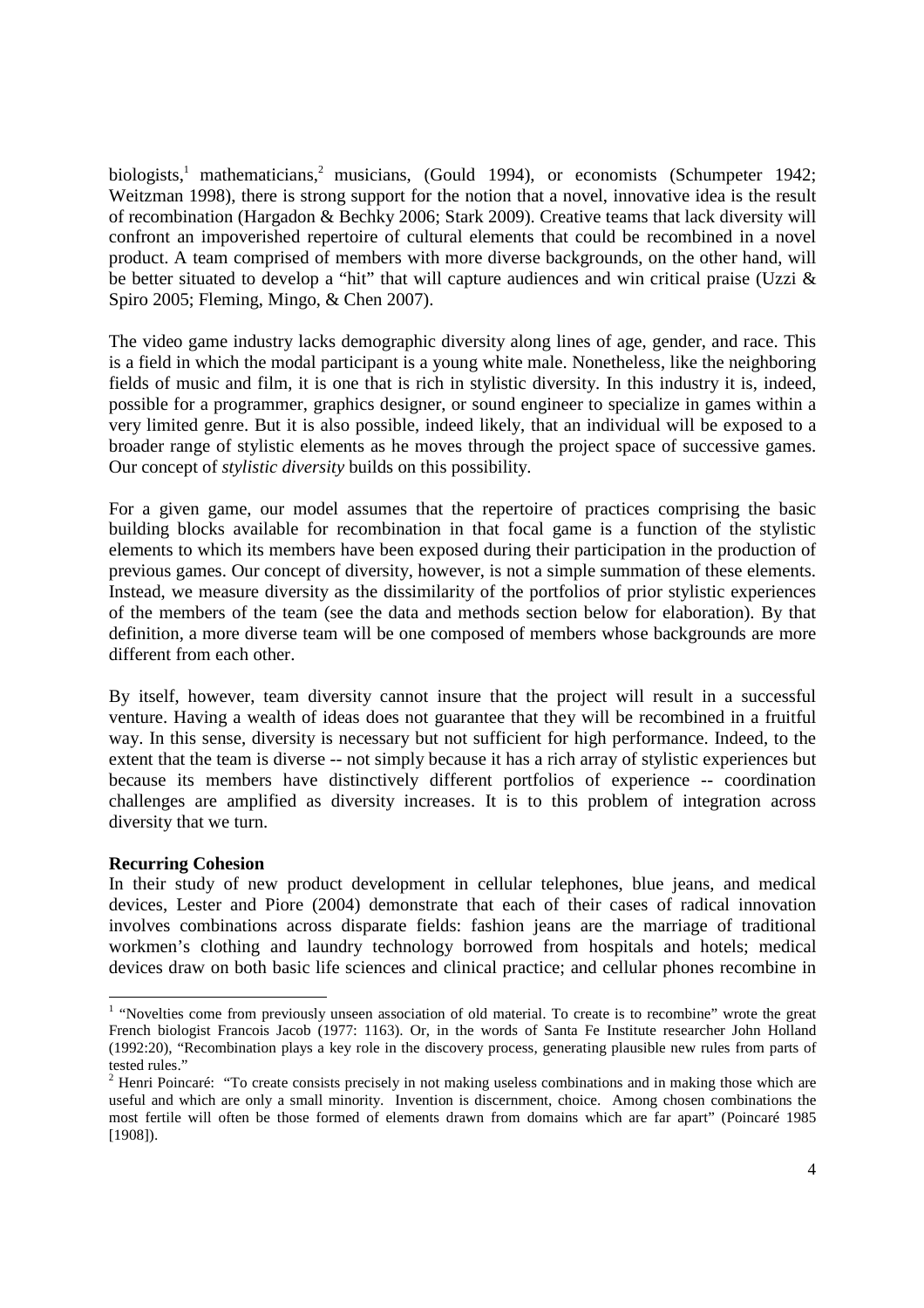novel form radio and telephone technologies. They conclude that "without integration across the borders separating these different fields, there would have been no new products at all" (Lester & Piore 2004: 14 - 15).

For us, the telling phrase in this passage is "integration across the borders…" How is such integration achieved? That challenge is not one that confronts a team with low diversity. Where nearly all the members have more or less the same prior exposure to stylistic features, members share a common language. They are familiar with the terms that their fellow team members are using. Where stylistic diversity is high, on the other hand, members might confront a babel of dissonant languages, where even the same term might not have the same meaning across different communities of practice. Such dissonance can be productive (Stark 2009), but there is no guarantee that it will be. A team comprised of members with highly diverse stylistic backgrounds might have potential to develop innovative products; but if it lacks the ability to communicate good ideas among its members, it will be unlikely to fully exploit the benefits of diversity. How can diversity be organized and mobilized for productive ends?

Where terms are unfamiliar, one possibility is that integration might be achieved when the members of a team are "on familiar terms" – literally, that they are *familiar with each other.* They are on personal terms because they have jointly participated in at least one team in the past. Two players who are familiar with each other (who mutually recognize each other) have an already-open communication channel ("Hey, good to see you again.") across which they could bridge the diversity divide. Interpersonal familiarity is a kind of social lubricant, facilitating ease of interaction that can form a basis for cooperation and collaboration in complex team tasks. Familiarity is personal. As a distinctly person-to-person relationship, we conceptualize it in dyadic terms and operationalize it as such (see the data and methods section for details).

Cohesion, by contrast, is not dyadic. It is a property of a group with a minimum size of three. For contemporary network analysts, cohesion refers to a relational structure where members are densely linked to each other – as when actors A and B, who are linked to actor C, are also linked to each other. Even when, in larger groups, all ties are not closed (Moody & White 2003; Vedres & Stark 2010), the density of ties among the members of the group promotes effective monitoring, mutual understanding, shared expectations, identity, solidarity, and trust (Coleman 1988; 1990). If familiarity can be expressed in dyadic terms, cohesion can be expressed as a network topography.

Among other studies on the role of cohesion in predicting team performance (Webber & Donnahue 2001; Reagans, Zuckerman & McEvily 2004), we highlight the work of Reagans & Zuckerman (2001) because their research design specifically focuses on the twinned effects of diversity and cohesion. Based on data covering 224 R&D teams in 29 corporations from seven industries (automotive, chemicals, electronics, aerospace, pharmaceuticals, biotechnology, and oil), Reagans & Zuckerman (2001) measure demographic diversity as a function of the organizational tenure of the teams' members; and they define cohesion as higher levels of density within a team's communication network. They find a positive effect on team performance for both demographic diversity and communication density.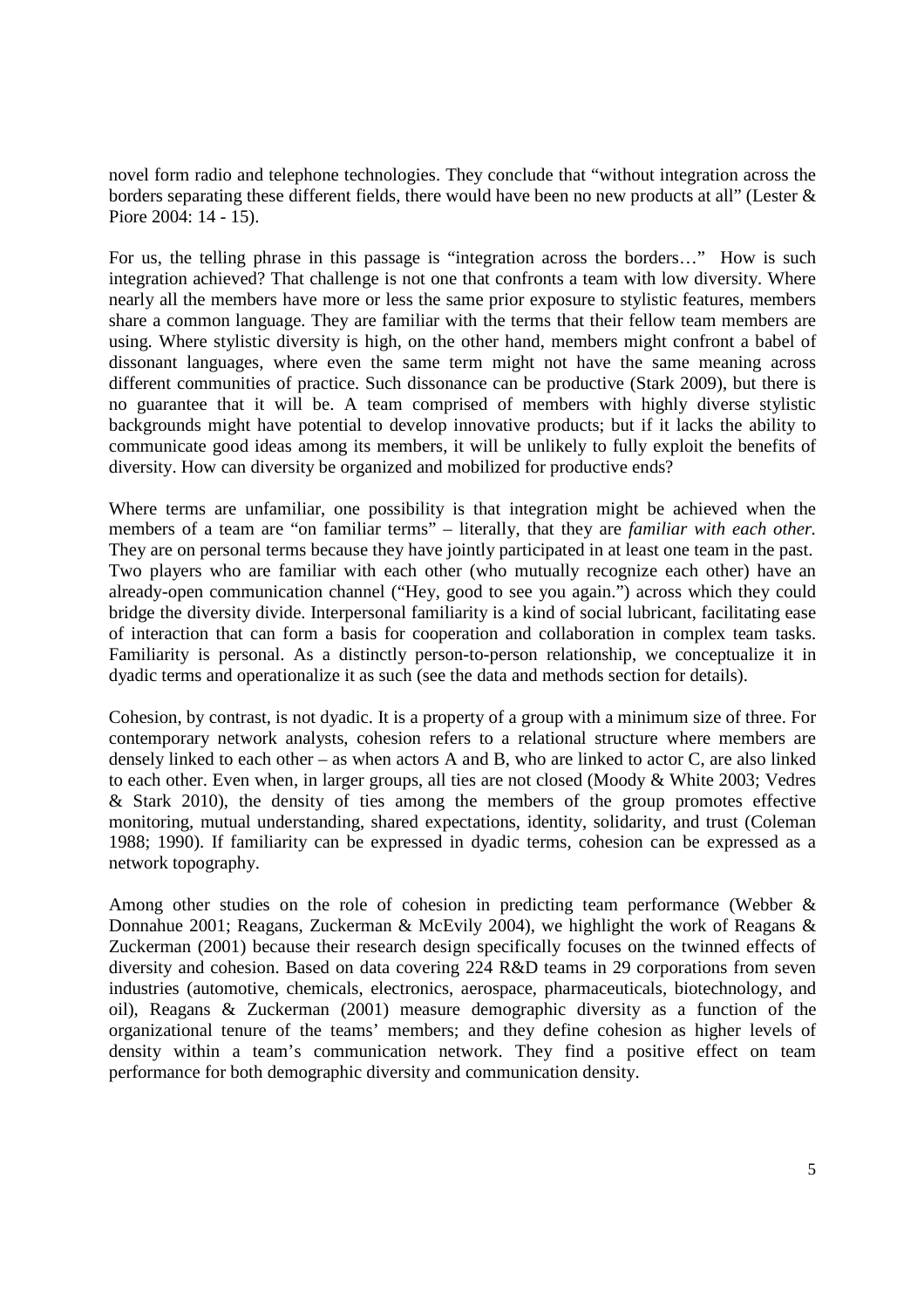The findings of Reagans & Zuckerman (2001) suggest that it would be useful to test the separate and combined effects of diversity and cohesion among creative teams. In our research design, we needed first to develop a conception of diversity more appropriate for cultural fields: our measure of stylistic diversity addresses this question. But the historical nature of our dataset does not allow us access to communication networks inside teams. To devise an appropriate measure of cohesion, we build on Berman, Down, and Hill's (2002) study of 23 teams that competed in the National Basketball Association from the 1980-81 season through the 1993-94 season. Professional basketball is a skilled performance, requiring players with deep knowledge of the game and acute skills in execution. But, like other creative endeavors, it takes more than assembling a cast of brilliant performers. To win consistently, they must play together as a team – in basketball, even more so than in many other sports. Berman et al. (2002) argue for the importance of tacit knowledge of a particular kind. Less a knowledge of the game, this is

knowledge of the nuances and subtleties of how one's teammates play the game. To achieve an unconscious synchronicity of action, a successful team requires a group-level pattern-recognition capability. It is only through the experience of working with each other that players can construct the interpretive schemata required for split-second, on-the-spot, mutual adjustment (Berman, Down & Hill 2002: 16).

Berman et al.'s (2002) measure of team-based tacit knowledge is based on the cumulative experience that members of a team have playing with each other. That is, they measure shared team experience by assessing how many years of experience each player had *on a specific team*  (and they weight these years of player-team experience by the minutes played in that season by that player). But note that our videogame case offers distinctive challenges. Teams in the NBA are institutionalized. Players can change but the identity of the team remains, to play in season after season. In the videogame industry, however, where the team develops a game and then disperses, it would be as if the team played one game and one game only. Building a measure of cohesion based on how often team members had played together on that specific team would yield the same answer for every team: once.

Like Berman et al. (2002) we investigate the extent to which members of the focal team have "played together." But because the dynamics of team formation are different in the videogame industry, we must chart their joint participation on *prior* teams.<sup>3</sup> Like Berman et al. (2002), we also expect that the tacit knowledge of one's teammates' work habits matters for successful performance (see also Uzzi & Spiro 2005). Cohesion, reassembled on the focal team out of smaller cliques that had played together on prior teams, leads to improved patterns of dense network communication. Because such pattern recognition is a group-level property, to move beyond familiarity to cohesion, we will count cohesive structures only when at least three members of the focal team have worked together on another team in the past. Finally, our measure of cohesion specifically addresses the issue of repetition of such cohesive structures (see the data and methods section for elaboration).

<u>.</u>

<sup>&</sup>lt;sup>3</sup> For this reason, the more apt sports analogy might be to international soccer. Adopting our methods here would suggest research that investigates the proportion of members who had *played together on team clubs prior* to their selection to the national team.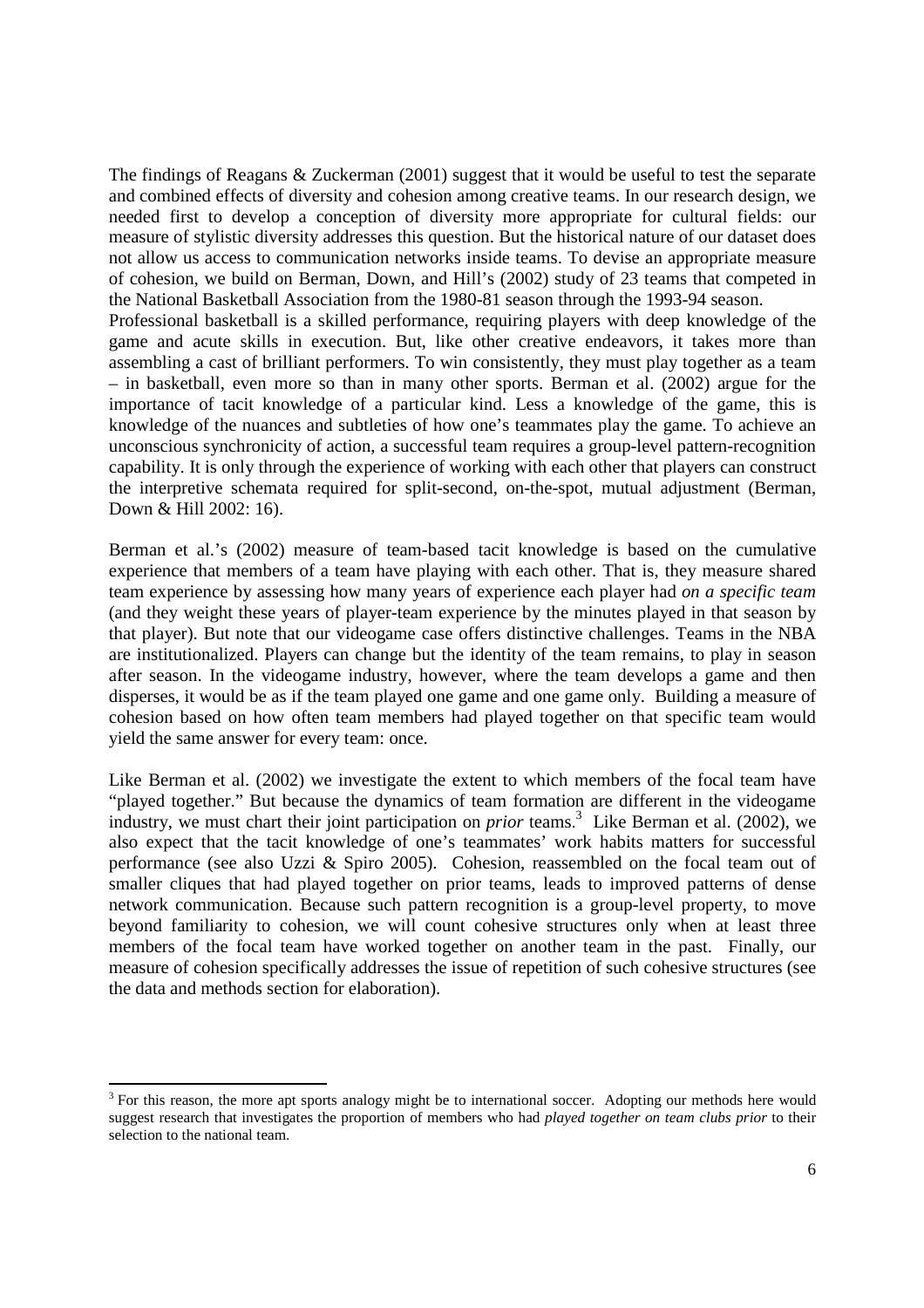Note that we are developing a more dynamic conception of cohesion than is typical in the contemporary network literature where cohesion is typically a static construct.<sup>4</sup> The relative lack of attention to the problem of the persistence, or stability, of cohesive group structures is curious because network analysts often argue that cohesion fosters predictability and, most importantly, trust. The development of trust is a process that involves mechanisms of reciprocation. Unlike spot market transactions which can take place at a moment in time, reciprocity can only occur across time. Trust and predictability require repeated interactions. Cohesive structures promote trust only if they are repeated. In arguing that cohesive structures foster trust, network analysts thus *use a conception of cohesion that implies duration* – not simply a structure of cohesively dense ties at one moment in time but some degree of stability across time. Yet the implication is seldom explicitly addressed and tested: studies of cohesion are typically based on cross-sectional snapshots of networks assuming that cohesive structures are robust and stable. If the study of cohesion is to match the actual phenomenon, we need analytic tools in which conceptualization and method address the topological *and the temporal properties* of cohesive groups (Vedres & Stark 2010). Our conception of cohesion, thus, embraces factors of density and durability, of structure and of repetition.

### EMPIRICAL CONTEXT: THE VIDEO GAME INDUSTRY

The production of video games is closely related to advances in the computer and semiconductor industries. In 1958 William A. Higginbotham developed *Tennis for Two,* the first video game, in the Brookhaven National Laboratory; but because personal computers were non-existent at the time, video games could not be introduced to a wider audience. That changed in the 1970s with the introduction of the first personal computers and the first home video game consoles. Launched in 1972, the Magnavox Odyssey successfully brought video gaming into American homes. But it was with the release of the Atari 2600 gaming platform in 1979 that a true nationwide rage took off. Video games such as *Pong*, *Pac-Man* and *Pitfall!* became instant blockbusters generating large profits for the firms involved in their production. Whereas video games had once carried colorful associations with mafia and gambling (the first video game companies, such as Atari and Gottlieb and Williams, having been founded by entrepreneurs who had previously produced arcade equipment such as pinball machines, see Kent 2001), the maturation of the industry as a safely legitimate form of home entertainment was signaled when toy manufacturers such as Nintendo, Bandai, and Mattel diversified into video gaming with action heroes or doll-type favorites previously featured in comic books or board games.

Playing a video game requires a computer platform. Traditionally, these platforms can be divided into three main categories: PC's, consoles, and handhelds. PC's are multipurpose computers that can be used as gaming devices, consoles are computer platforms solely dedicated to playing video games and handhelds are portable computer platforms that are solely dedicated to playing

The subset of always been defined, however, in such purely structural terms. The predecessors of network analysis gave prominence to temporality over topology in a clear emphasis on duration (Friedkin 2004). In one of the founding studies of the field, Moreno and Jennings (193:164), for example, defined cohesion as "the forces holding the individual within the groupings in which they are." In this emphasis they echoed Simmel, whose publication in an early issue of the *American Journal of Sociology* was titled: "The Persistence of Social Groups" (Simmel 1898). See also Festinger, Schachter, and Bak (1950). By the century's turn, structural properties had trumped durational features in social network analysts' conception of cohesion.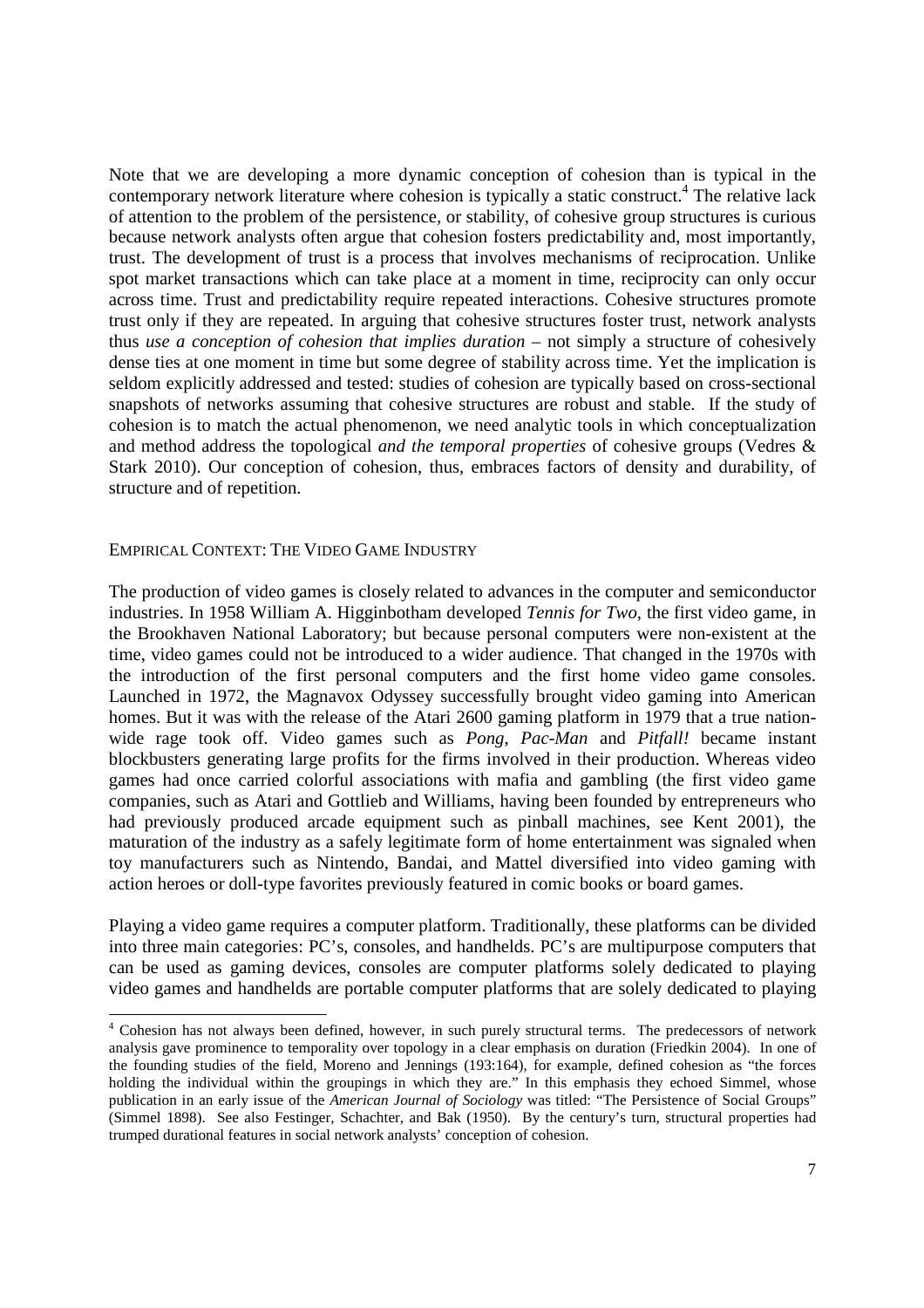games. Throughout the history of the industry these computer platforms have gone through cycles of rapid technological development. Game consoles, for example, have been introduced in cycles, each cycle representing a new generation, with the technological specifications for each new generation differing widely from the previous. Their successive introduction is one of the factors driving changes in the "game mechanics" and design rules for video games (De Vaan 2011; Baldwin & Clark 2000).

Benefitting from these technology improvement cycles, video games in the past decades have evolved from simple two-dimensional table tennis games to fully equipped three-dimensional virtual worlds. The move from single-screen to side-scrolling game production opened up an entire new world, and recent advancements in 3D graphics have given video game producers yet another dimension to explore. These technological innovations allowed video game producers to create video games that heavily draw from everyday life, containing elements of culture, politics, and social interaction. Recent games such as Sid Meier's *Civilization* series or *God of War* have sold millions of copies and are considered to be prime examples of cultural products characterized by sophisticated design.

Doubtless, some video games are little more than simple imitations of already existing games. But the forefront of the industry finds continuous experimentation with the singular challenge of video gaming: how to create a convincing form of narrative story-telling that is nonetheless animated (perhaps uniquely so) by the actions of the users (Bissell 2010). In this perpetual search for an ever more creative (yet always unresolved) tension between the framed (fixed) narrative and the fluid "ludonarrative," a new video game project seeks to differentiate itself from others by introducing radically new game mechanics, new perspectives, and enhanced graphics as well as by crafting new genre combinations and new narrative strategies of character development made possible by (and, in turn, further stimulating) new technological capabilities (Delmestri, Montanari & Usai 2005; Tschang 2007; Bissell 2010)

*Deus Ex* is an example of a game resulting from creative and novel combinations. In its "Top 100 Video Games of All Time" the website Imagine Games Network (IGN) describes the game as follows:

"In an industry chock-full of hype, *Deus Ex* offers a complex yet plausible web of X-Files-style conspiracy while guiding the player entertainingly through open-ended environments, problems with multiple solutions, and a skillful blend of action, role-playing and good ol' fashioned adventure. It presents larger-than-life set pieces without the sometimes excessive style of the similarly-themed Metal Gear Solid games. It gives us a ton of great voice acting, interesting characters, and a sense of drama and dystopian inevitability that still had a ray of light at the end of the tunnel. Not to mention pronunciation flame wars (www.ign.com 22/10/2011)."

IGN's description displays the breathless theatricality characteristic of much of the industry. At the same time, it is representative of the industry standard that an innovative game can result from adding twists and fresh ideas to existing conventions (Uzzi & Spiro 2005). By creatively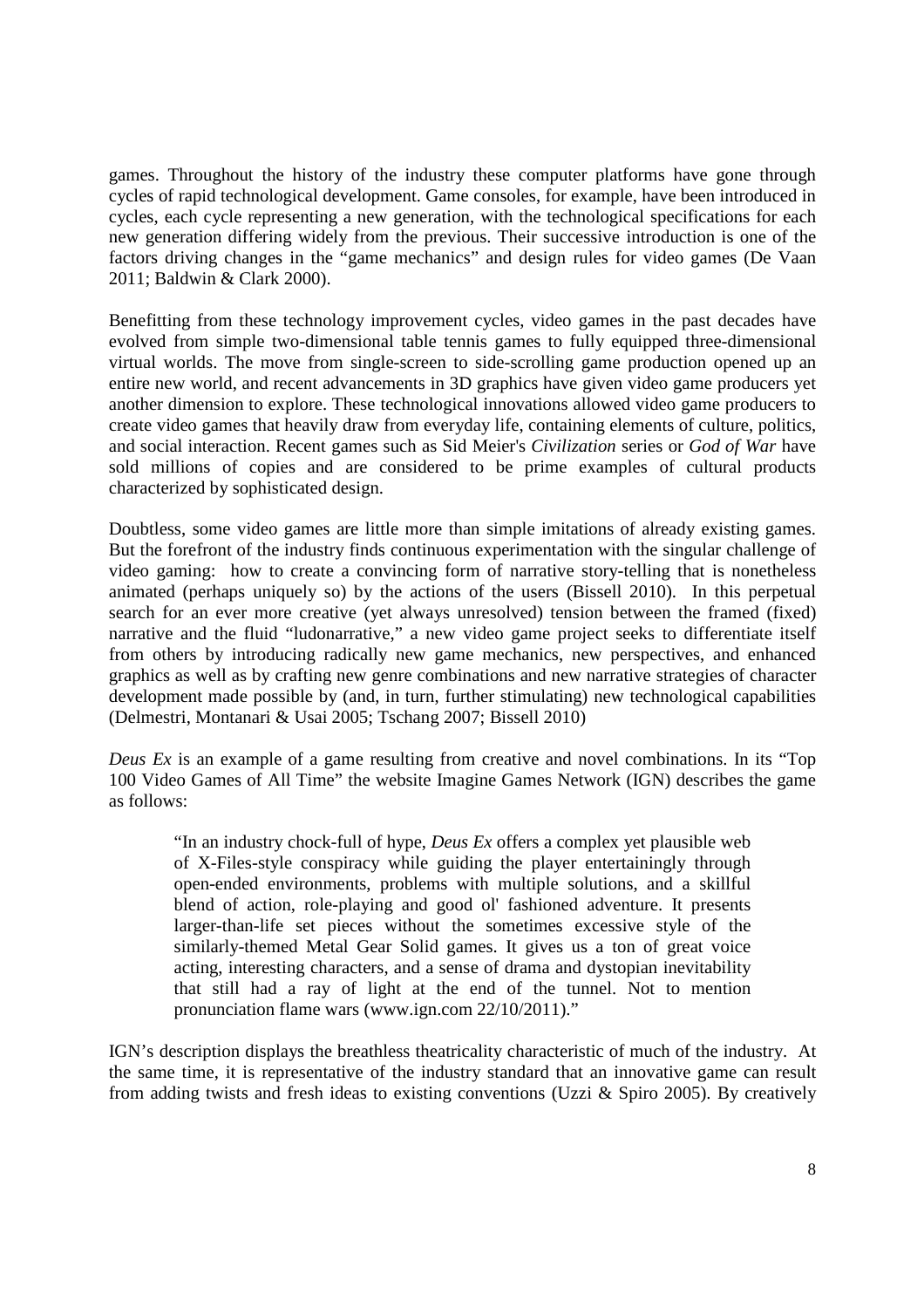combining various stylistic elements, video games can capture the passionate attention of gamers and yield the artistic excitement prized by industry critics.

Developing a game for a console in the early 1990s cost \$50,000 to \$400,000. Creating one today costs in the neighborhood of \$20 million (New York Times 2010). Total global video game industry earnings were \$22 billion in 2002, and nearly doubled to \$42 billion in 2007 when its earnings surpassed those of the film industry. By 2011 global spending on video games surpassed that on music (PriceWaterhouseCoopers 2009). Consumers around the world are estimated to spend this year nearly \$18 billion on hardware and \$44.7 billion on the software for these games (Gartner 2011). By the opening decade of this century, the typical video game project was a highly complex activity involving an average of some 80 team members. These costly ventures are not taking place in someone's garage.

# DATA

To test the separate and interaction effects of stylistic diversity, interpersonal familiarity, and recurring cohesion (together with a set of control variables) we constructed a dataset including information on 139,727 unique members of 17,431 unique production teams in the global video game industry from 1979-2007. The work of each of these production teams resulted in a published video game. The individual team members in the dataset are assigned a unique ID which can be used to track an individual's career history and more importantly the history of these individuals in social structures. Additionally, for each video game, we know the release date, the computer platform for which the game is released, its developer and publisher, the stylistic elements used in the game, and its artistic success.

We capture these experiences of a team member by coding its level of exposure to the stylistic elements in prior video game projects. We code all game-specific stylistic elements, including 8 genres, e.g., action, role-playing, simulation, etc. (with distinctive subcategories within each) as well as 6 perspectives, e.g., 1st person perspective, 3rd person perspective, topdown, sidescroll, etc. The permutations of these yield 105 unique elements.

Our goal was to collect comprehensive data on every commercially-released video game in this global industry. To do so, we have drawn data from various sources. The starting point was the Game Documentation and Review Project MobyGames<sup>5</sup>. The MobyGames website is an exhaustive repository of software titles, covering the individuals involved in the production process, the release date of each title, the platform(s) on which the game can be played, and game specific characteristics such as genre and perspective, as well as critics' reviews. The database goes back to the inception of the industry in the 1970s.

 $\frac{1}{5}$  The Game Documentation and Review Project MobyGames can freely be consulted at http://www.MobyGames.com. The MobyGames database is a catalog of 'all relevant information about electronic games (computer, console, and arcade) on a game-by-game basis' (http://www.MobyGames.com/info/faq1#a). The information contained in MobyGames database is the result of contribution by the website's creators as well as voluntarily contribution by MobyGames community members. All information submitted to MobyGames is checked by the website's creators and errors can be corrected by visitors of the website.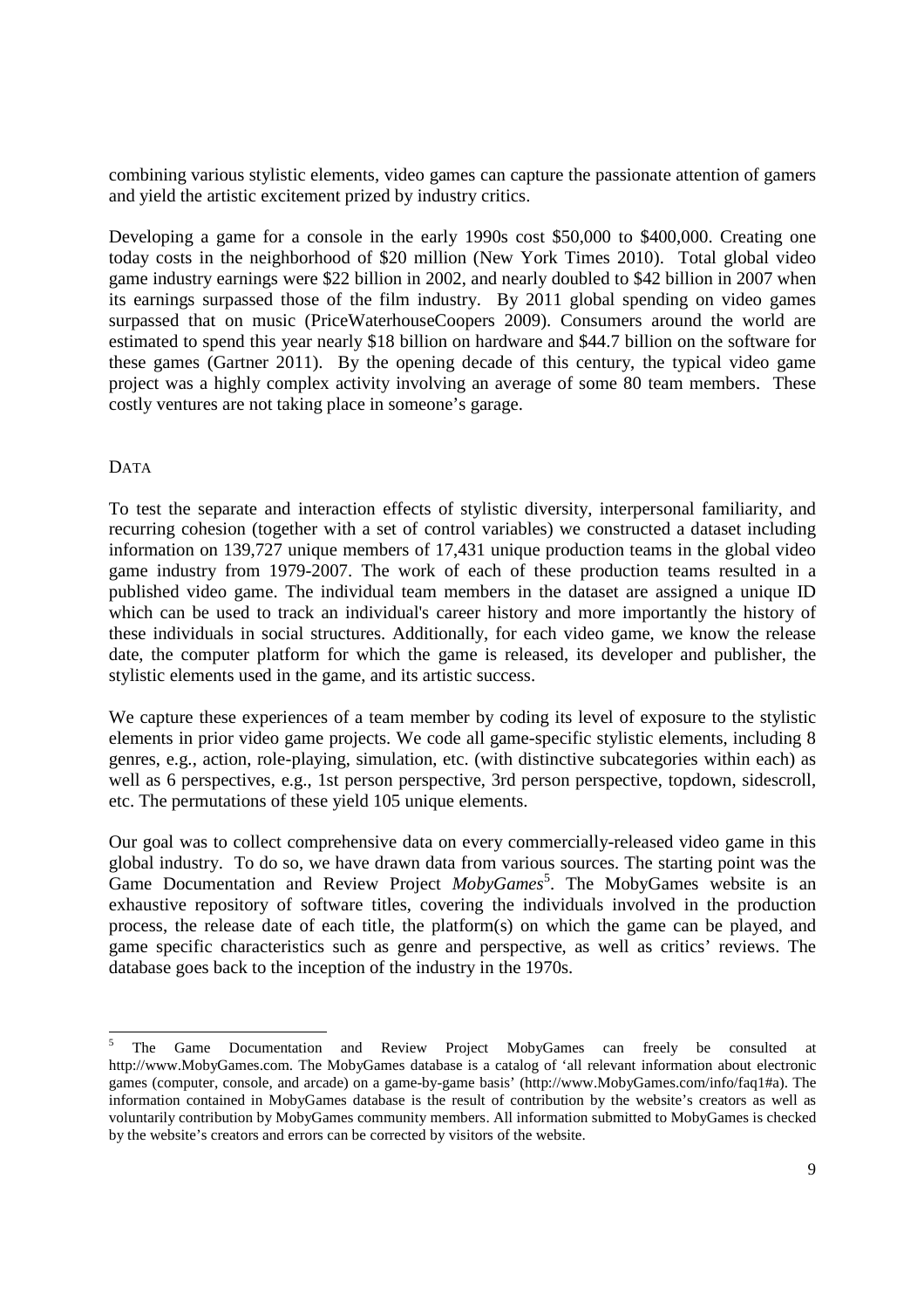To ensure the quality of the data, we checked the MobyGames database against the German Online Games Datenbank (OGDB).<sup>6</sup> This online database is complementary to the MobyGames database in that it provides more detailed information on the release dates of video games. Also, whereas MobyGames is of American origin, the OGDB is maintained by German moderators. Combining two sources from different cultural and institutional traditions lowers the likelihood that our findings are affected by cultural biases in the data. Both the MobyGames and the OGDB databases are crowd-sourced; and all entries to them are checked for accuracy by moderators of the websites and their users. By integrating both sources, we constructed a highly accurate database, free of errors and omissions. In the rare case that neither of the two databases provided high quality information on a video game or in the rare case that the information in the two databases was contradicting, we consulted other online or hardcopy resources.

From this working database we excluded games that were released as compilation disks, shovelware, or re-releases. We also excluded games that were produced for mobile phones because the data are not reliable. As a gaming device, mobile phones do not attract the attention of the avid gamers who are the main contributors to the online data sources. The final database therefore includes the video games produced for 81 unique computer platforms involving PC's, game consoles, and handhelds.

# **METHODS**

### **Analytic Framework**

We test our expectations with a set of regression analyses that assess the effect of the stylistic diversity, interpersonal familiarity, and recurring cohesion of a production team on the critical success of a video game. The variables used in these linear regressions are all measured at the team level. In 63% of all cases, the team members are brought into the project by a publisher and an independent development studio, while in the rest of the cases both the publishing and development skills are supplied by a single firm. Some of these firms are involved in only one video game, but most of the firms produce multiple video games. Therefore our data are nested. To account for patterns in the error structure resulting from this nestedness of the data, we estimate a fixed-effects model. We do so by including a dummy variable for each publisher. Their role as financiers of the production projects provides them with a hierarchically higher position than developers, and practices that are inherent to the publisher are therefore more likely to persist across sequences of projects.

# **Dependent Variable**

1

*Critical Success* measures the average score awarded to a video game by professional industry critics. We used an indicator from the MobyGames database which is a weighted average of normalized ratings and reviews by professional critics in prominent online, television, and print media outlets. The higher the score, the higher the collective critical opinion is of the game (MobyGames Website, 03/02/2011). The typical review source is a magazine or a gaming website. Examples of such sources include *Game Informer* (in the United States), *PC PowerPlay* (in Australia), *Jeuxvideo.com* (in France) as well as the German website *eurogamer.de*. MobyGames adamantly maintains quality standards for the review sources

<sup>6</sup> The Online Games Datenbank can freely be consulted at http://www.ogdb.de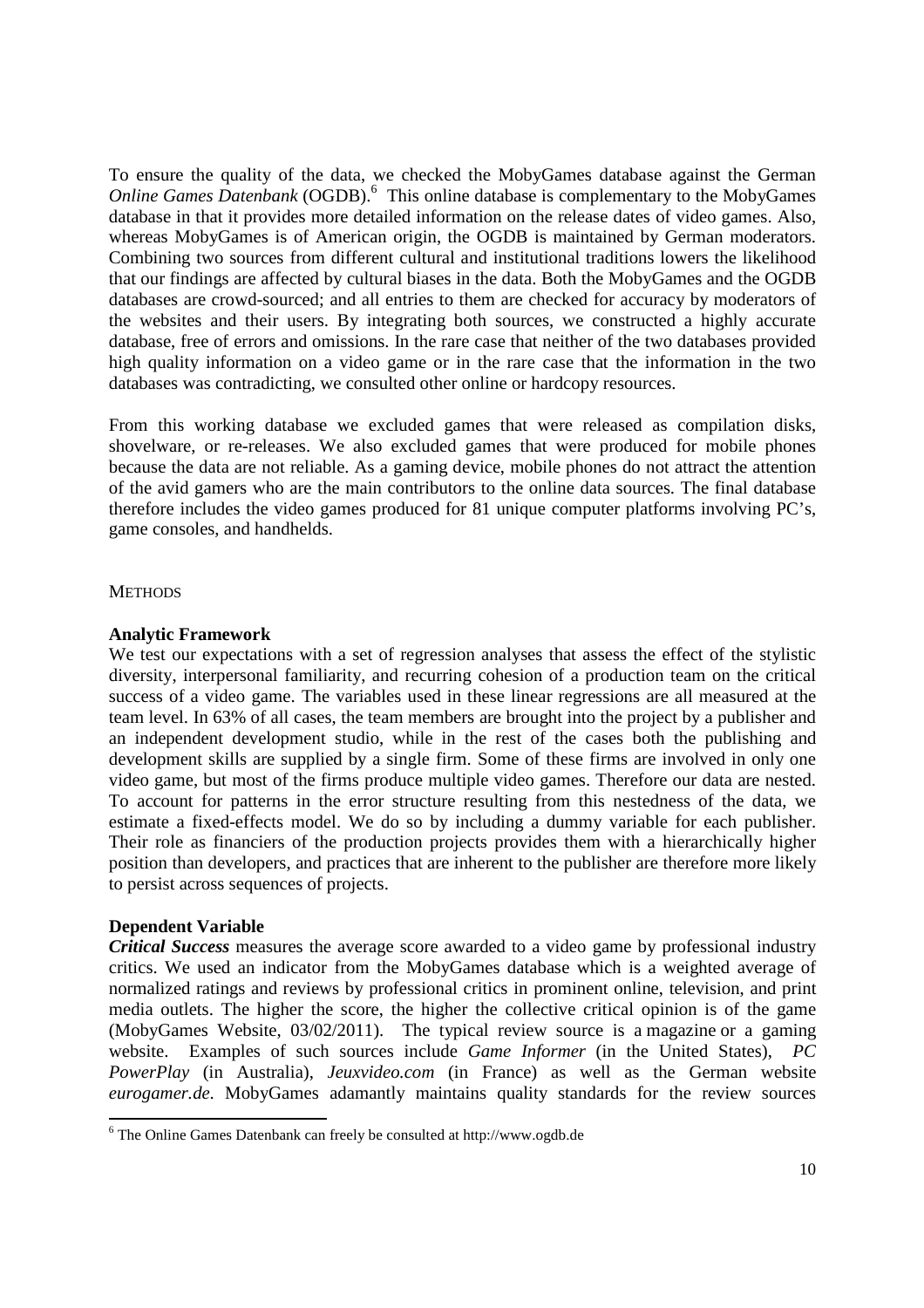indexed in the score.<sup>7</sup> To be included, a review source must, for example, have published a minimum of 100 reviews, meet professional writing standards, and be published within a month of the game's release date. Blogs are excluded as are media outlets that aggregate scores of individual users or critics.<sup>8</sup>

### **Independent Variables**

*Stylistic Diversity.* Our *stylistic diversity* variable measures the dissimiliarities in the stylistic portfolios of a team's members. To construct this variable, we first record the stylistic portfolios of the members of the focal team. Team members build up portfolios of experiences throughout their careers by being exposed to different stylistic elements in prior projects. We count the number of games in which a given team member was exposed to a stylistic element. That is, rather than recording the exposure in binary terms, we record it as a value. The stylistic portfolio of a team member describes the distribution of his or her level of exposure to the possible set of 105 unique elements described above in the data section. The distribution of a team member's coverage of stylistic elements locates the team member in a multidimensional space, captured by a K-dimensional vector.

We then calculate the differences between each team member's stylistic portfolio and the portfolios of all other team members, using Jaffe's (1986) widely used similarity index (Rodan & Galunic 2004; Phelps 2010). The dissimilarity between team member *i* and team member *j* is given by:

$$
d_{ij} = 1 - \left[ \sum_{k=1}^{K} f_{ik} f_{jk} / \left( \sum_{k=1}^{K} f_{ik}^{2} \right)^{1/2} \left( \sum_{k=1}^{K} f_{jk}^{2} \right)^{1/2} \right]
$$

where  $f_{ik}$  is the fraction of stylistic element *k* in all stylistic elements *K* covered by team member *i*. The dissimilarity measure satisfies the following conditions:

$$
0 \le d_{ij} \le 1
$$
  
\n
$$
d_{ii} = 0
$$
  
\n
$$
d_{ij} = d_{ji}
$$

These steps in our procedure are represented in Figure 1. The three team members in Figure 1 have all been exposed to five stylistic elements. However, the distribution of their exposure over the stylistic elements is different. Following this example, member A and member B have a dissimilarity score of 0.12, member A and member C have a dissimilarity score of 0.06 and member B and C have a dissimilarity score of 0.20.

 7 See http://www.mobygames.com/info/mobyrank for more information.

<sup>&</sup>lt;sup>8</sup> Websites such as MetaCritic, GameRankings, Rotten Tomatos, and GameStats are considered aggregate sources and are thus not included in the score.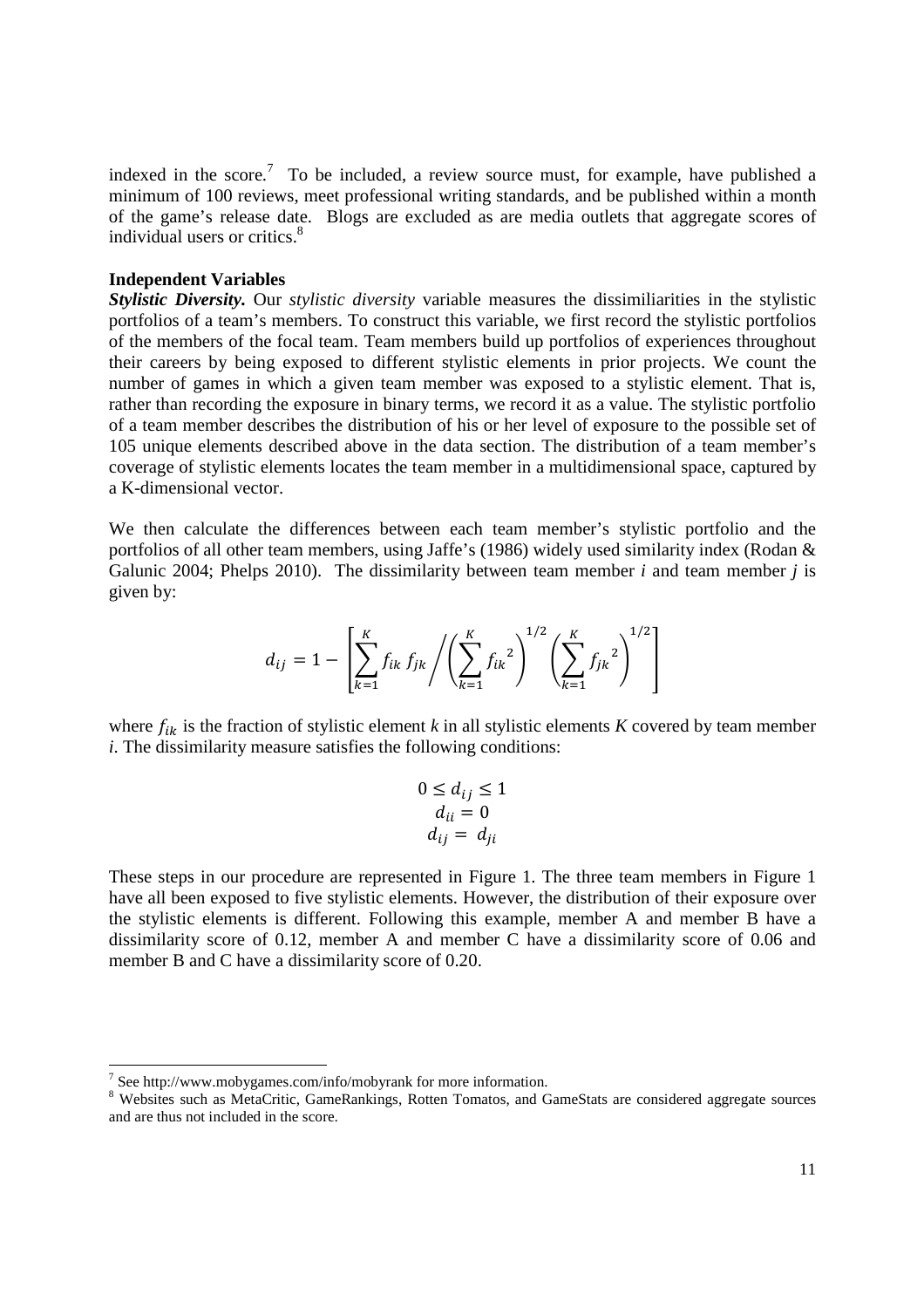*Figure 1. Dissimilarities of stylistic portfolios of team members* 



We used every value of  $d_{ij}$  to construct a matrix  $D_g$  for every game *g* which allowed us to calculate the *stylistic diversity* variable for game *g* as follows:

$$
Stylistic \, Diversity_g = \sum_{i=1}^{N} d_{ij} * p_i * p_j * 1/2
$$

where  $d_{ij}$  is the dissimilarity between team member *i* and team member *j*,  $p_i$  and  $p_j$  represent the presence in the team of member *i* and member *j* respectively<sup>9</sup>. The values are multiplied by  $\frac{1}{2}$  in order to take only the lower triangle of the matrix into account.

*Interpersonal Familiarity* is calculated by measuring the intensity of prior collaborations between each dyad within the focal team. In constructing the variable we follow Newman (2001) and calculate familiarity at the dyad level as a function of the pair's co-participation in a prior project and the team size of these projects. Two team members of a large video game production project are assumed to be less familiar on average than two members of a smaller project. Suppose a team member collaborates in a project that has *N* other team members in total, then we assume that he or she is 1/*N* times familiar with each team member 1/*N* times. To account for this difference, we weigh co-participation ties by taking into account the size of the team. Our familiarity variable, moreover, also takes into account frequency of co-participation. Taking

 $\overline{a}$ 

<sup>&</sup>lt;sup>9</sup> Both the value of  $p_i$  and the value of  $p_j$  are equal to 1/N where N is the number of team members in the focal team.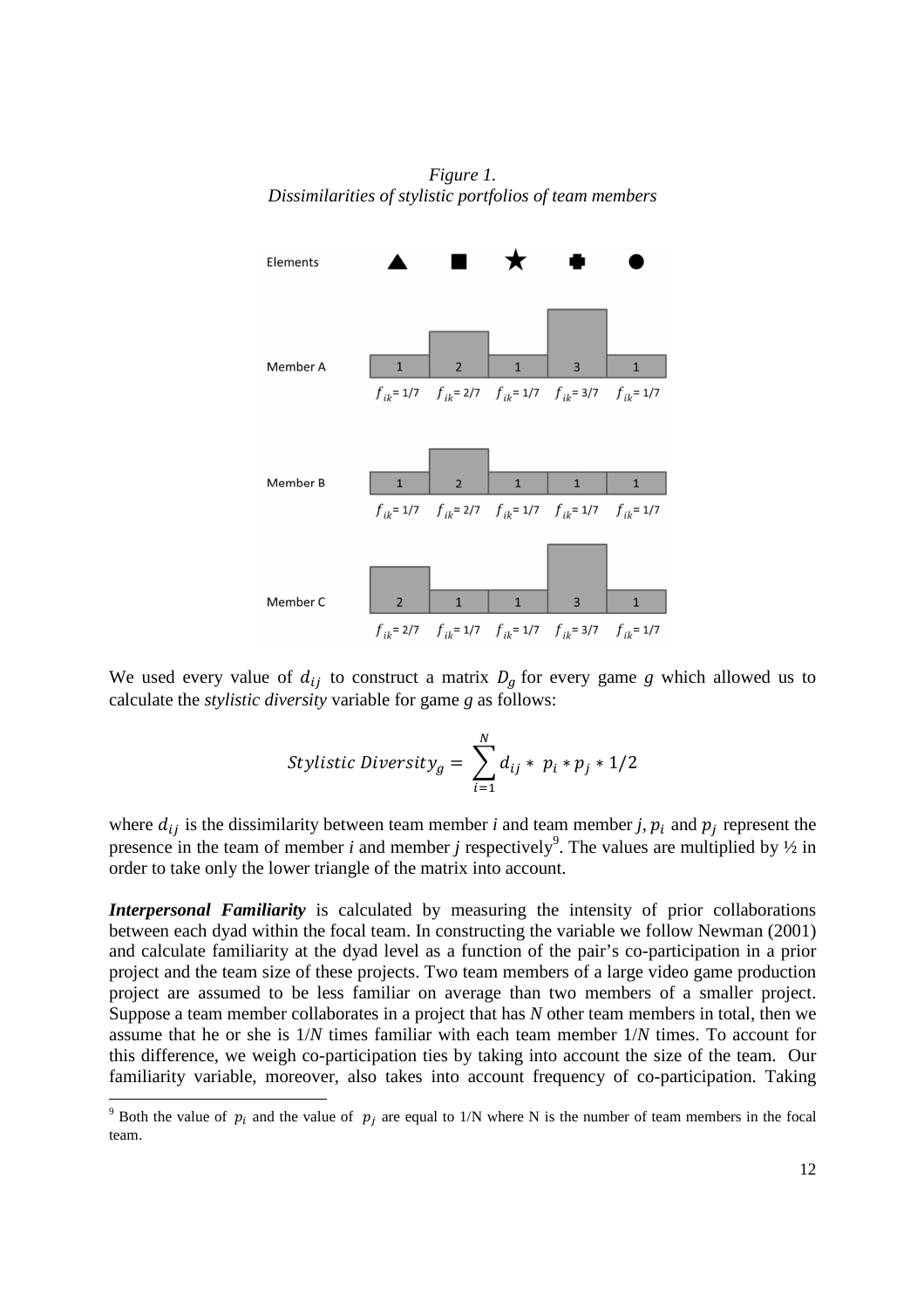team size into account, members who have often worked on teams together are on more familiar terms than those who have only been together once. We therefore calculate the strengths of the ties derived from each of the projects participated in by a particular dyad. As a result, the level of *familiarity* of the members of game *g* is given by:

$$
Familiarity_g = \frac{\sum_{i(\neq j)} \sum_{v} \frac{\delta_i^v \delta_j^v}{n_v - 1}}{n_g}
$$

in which  $\delta_i^v$  equals 1 if team member *i* had been involved in game *v* and 0 otherwise,  $n_v$  equals the number of team members of game  $\nu$  and  $n<sub>g</sub>$  is the number of team members involved in the current game *g*.

*Recurring Cohesion* measures, for each team, the degree to which *subgroups* of its members have collaborated in prior teams. A subgroup is recorded by identifying all instances in which *at least three* members of the focal team have co-participated in a prior game project. A given subgroup (or clique, because each is a fully connected graph) can accommodate a unique set of members or it could repeat itself, either partially or fully. In the latter cases, repeated ties can be considered as a layering of historically cohesive structures. Having identified these 3+ member cliques, we then calculate the extent to which these cliques are layered. We do so by analyzing the presence of individuals in multiple cliques, resulting in a *N* by *N* non-symmetric matrix *L*. Each cell of this matrix,  $L_{vw}$ , contains a value ranging from 0 to 1 capturing the number of individuals present in both clique  $\nu$  and clique  $w$  as a share of the number of individuals present in clique *v.* Our strategy for identifying recurring cohesion is represented in Figure 2.



*Figure 2. Constructing recurring cohesion.*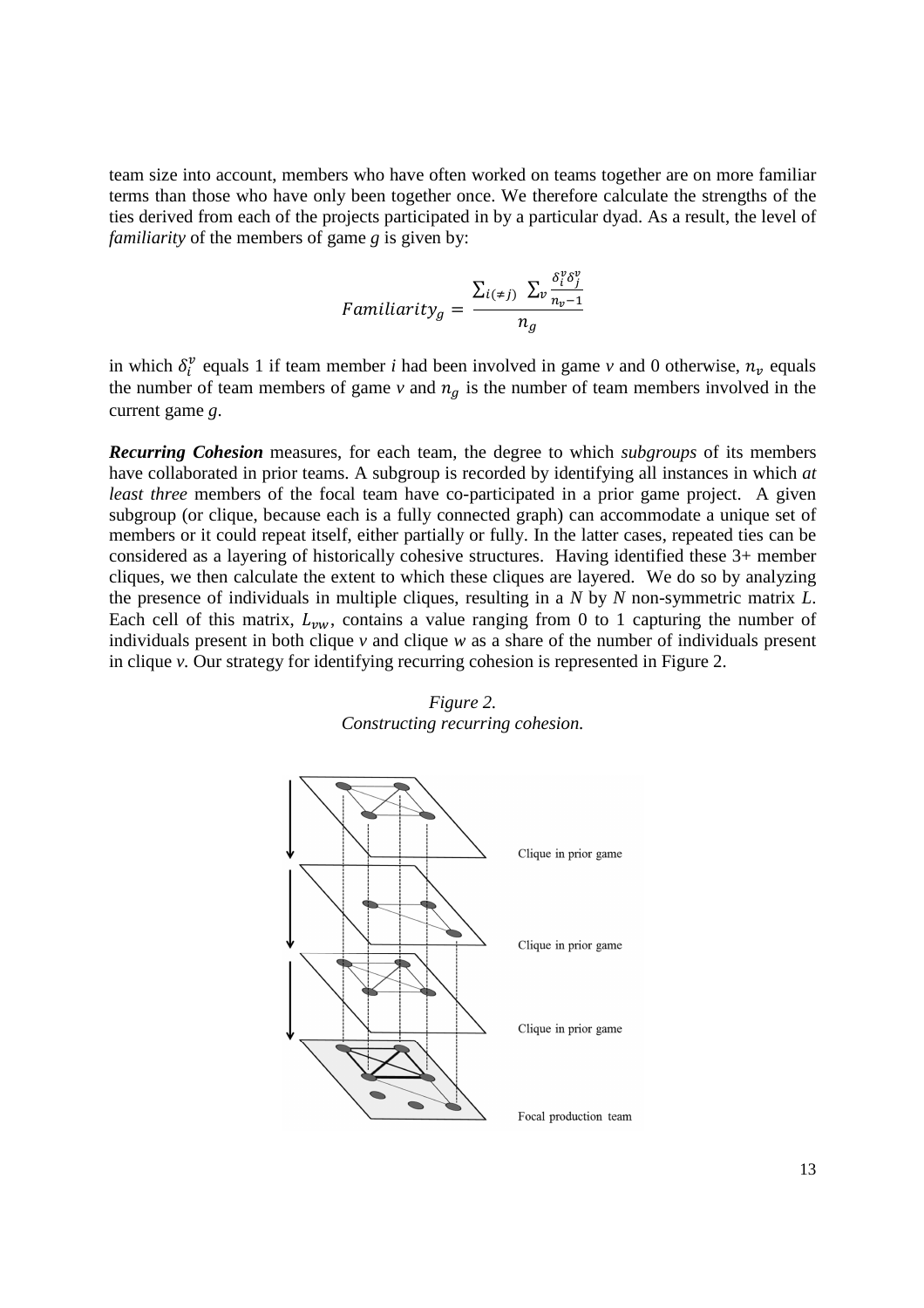For the focal production team (represented on the bottom panel of Figure 2), composed of seven team members, we identified the prior games in which at least three of the members of the focal team had participated. Two of these games involved four members of the focal team, and another game found three members of the focal team. These three cliques can be layered: the cliques with four members involved the *same* four individuals, while two members of the three person clique were also present in the four-member cliques. This recurring involvement in multiple cliques is represented in the figure by the thick edges between the members in the focal team. Note that two members of the focal team are isolates, caused either by their newcomer status in the industry or by the fact that they had never been in a cohesive subgroup with any of the other team members. Following this strategy the *recurring cohesion* variable is formally described by the following equation:

$$
Dirable Cohesion_g = N * \frac{\sum_{v=1}^{N} \left( \sum_{v(\neq w)} (1 + L_{vw}) * \frac{S_v}{S_g} \right)}{2 * (N * (N - 1))}
$$

in which *N* is the number of cliques ranging from *v* to *N*,  $S_v$  is the number of team members in *g* also represented in clique *v*,  $S_g$  is the number of members in team *g*, and  $L_{vw}$  is the number of members in clique *v* and *w* as a share of  $v^{10}$ . This variable calculates the average similarity in terms of social composition of the cliques identified in the focal games' history adjusted for the relative size of these cliques. Note that repetition does not necessarily imply continuity.

### **Control Variables**

<u>.</u>

*Team size* is a count variable that counts the number of individuals involved in the production of the video game. The main reason for including this variable in the regression model is that it controls for variation in the dependent variable that is related to a simple increase the number of human resources. One may argue, for example, that more members result in higher quality games regardless of the fact that they are more diverse or more cohesive.

*Newcomers* is a count variable that measures the number of team members that have no prior experience in the production of video games. In contrast to their experienced counterparts who have well established track records, and identifiable talents, these newcomers are expected to have little experience and unseasoned skills (Guimera et al. 2005). Additionally, newcomers are not yet aware of the status quo which is likely to have an effect on their role in the team.

*Average industry tenure* measures the average number of years that the team members of the focal game have been active in the video game industry prior to the year of production of the focal game. In particular, this variable measures the effect of the influence of experienced video game professionals. This variable is likely to proxy the average amount of experiences and skills held by team members.

<sup>&</sup>lt;sup>10</sup> For *N* = 1 the durable cohesion variable equals *N* \*  $S_v / S_g$  and for *N* = 0, the durable cohesion variable equals 0.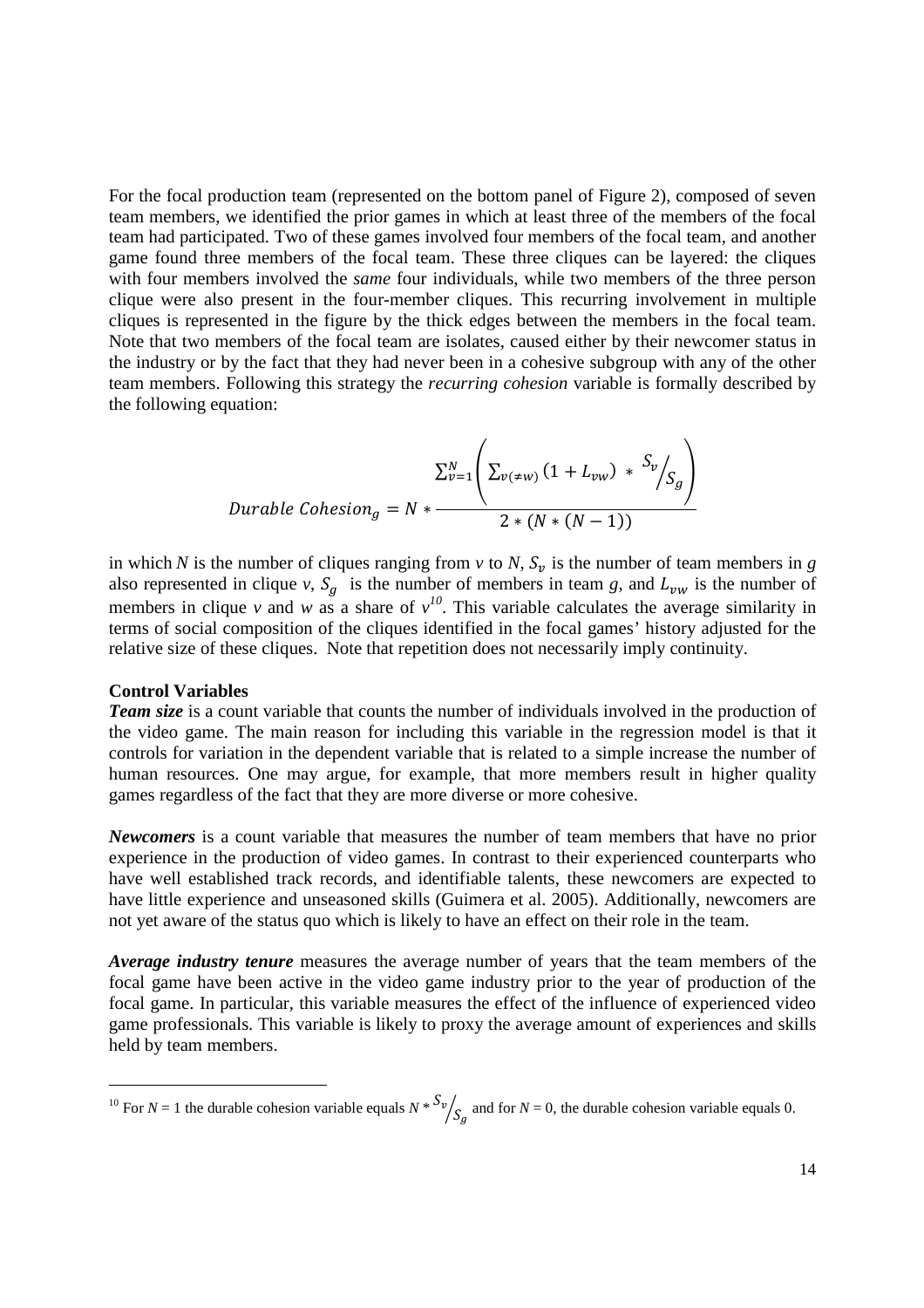*Award-winning member*. Some project teams are built up around a star designer. Creative individuals such as Eugene Jarvis and Shigeru Miyamoto have established a reputation for being able to continuously deliver high quality innovative video games. For example, Miyamoto has been responsible for heading the teams that developed *King Kong* and *Mario Bros*. To control for the impact of these and other celebrity designers we constructed a dummy variable equal to one for each team if one of its team members had won a Lifetime Achievement Award in any of the years after the production of the focal game. We used information on the Game Developers Choice Awards which are awarded annually by the Game Developers Conference to the most innovative and creative game designers.<sup>11</sup> These video game awards resemble the Oscars in the feature film industry.

*Multi-firm production.* Initially all video games were produced by the manufacturers of the computer platforms, but the dominant mode of production in recent decades tends to involve a development studio and a publishing company. *Multi-firm production* is a dummy variable equal to 1 if the publisher and the developer of the video game are different legal entities and equal to 0 if both the publishing activities and the development activities are in the hands of one firm or different divisions of the same legal entity. To construct this variable we traced the founding and merger and acquisition histories of all firms in the dataset. Firms that were set up as divisions, subsidiaries or labels of other firms were coded as being dependent on a parent firm. In the case that a firm was acquired by another firm we also coded the firm as being dependent on a parent firm from the acquisition data onwards.

We include *genre dummies* in our models to control for variation in the dependent variable that is caused by the average popularity of specific genres. Video games in highly competitive genres are benchmarked against much more games and possibly higher quality games<sup>12</sup> which are expected to influence the score that a reviewer would award a game. The genre dummies are not mutually exclusive. Games can have elements of multiple genres in the gameplay and therefore all main 8 genres are included as dummy variables in the analyses.

*Year dummy* variables control for temporal trends in how games are reviewed by critics. Throughout the course of the video game industry, critics' standards evolve and critics become socialized with one another. Another time-related issue picked up by the year dummies is the fact that throughout the course of the industry teams inherently become more diverse and cohesive. Both diversity and cohesion are outcomes of processes and by accounting for these time effects we argue that the composition of a production team and the associated review scores from two different years cannot be compared without bearing in mind the evolving nature of the industry.

Table 1 presents the descriptive statistics and the correlation matrix for the variables used in our regression models. Two cells in the correlation matrix show correlation coefficients that exceed 0.70.<sup>13</sup> First, there is a 0.79 correlation between *interpersonal familiarity* and *recurring* 

<sup>1</sup> <sup>11</sup> The Game Developers Choice Awards were introduced in 2001 and were preceded by the Spotlight Awards, which were presented from 1997 to 1999. We used information of both award shows.

<sup>&</sup>lt;sup>12</sup> If fierce competition causes innovation to increase (Blundell, Griffith, & Van Reenen 1999) the average benchmark against which a game is compared is higher, regardless of any diversity or cohesion considerations.

 $<sup>13</sup>$  Although high levels of correlation are unlikely to bias the coefficient estimates, it may cause the standard errors</sup> to be inflated. As a result, tests of the hypotheses become more conservative (Allison 1999). In order to assess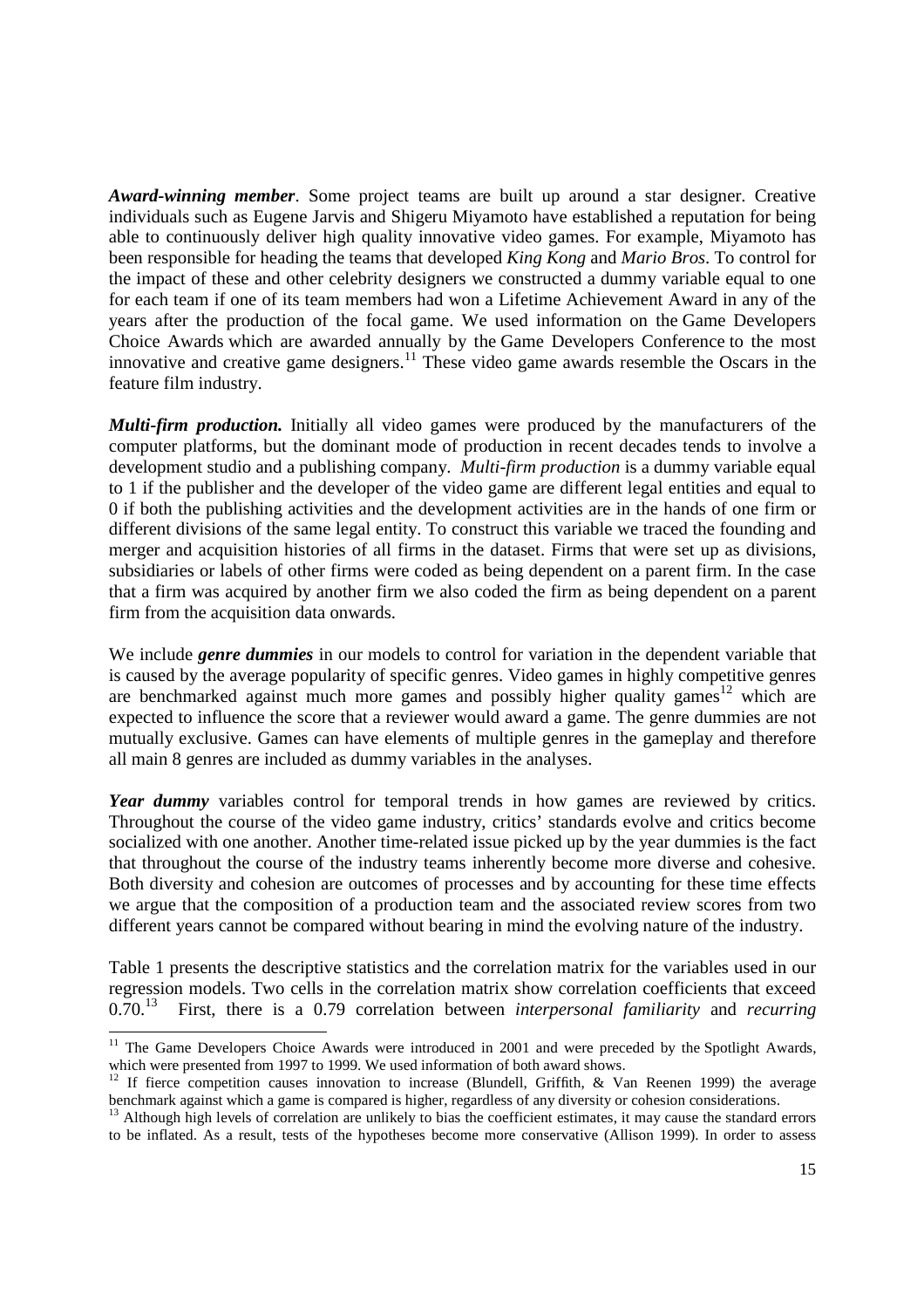*cohesion*. This is an expected outcome. Both are measures of the social histories of individual team members; but whereas *interpersonal familiarity* takes the dyad as the unit of analysis, *recurring cohesion* measures the extent to which cliques in the history of a focal team are repeated. The second correlation coefficient that exceeds 0.70 is the association between *Team Size* and *Newcomers*. Larger teams are indeed more likely to have a larger number of newcomers than smaller teams.

| Variables                   | Observations | Mean   | SD            |                | Min Max  |
|-----------------------------|--------------|--------|---------------|----------------|----------|
| 1 Review Scores             | 6093         |        | 71.553 12.409 | 12             | 96       |
| 2 Recurring Cohesion        | 6093         | 2.294  | 2.202         | $\Omega$       | 19       |
| 3 Interpersonal Familiarity | 6093         | 0.310  | 0.309         | $\Omega$       | 4        |
| 4 Stylistic Diversity       | 6093         | 0.199  | 0.057         | $\Omega$       | $\Omega$ |
| 5 Team Size                 | 6093         | 94.282 | 99.669        | $\overline{2}$ | 921      |
| 6 Newcomers                 | 6093         | 21.589 | 26.601        | $\Omega$       | 485      |
| 7 Average Industry Tenure   | 6093         | 3.888  | 2.004         | $\Omega$       | 23       |
| 8 Award Winning Member      | 6093         | 0.011  | 0.104         | $\theta$       | 1        |
| 9 Multi-Firm Production     | 6093         | 0.374  | 0.484         | $\theta$       | 1        |
| 10 Action - Genre           | 6093         | 0.544  | 0.498         | $\mathbf{0}$   | 1        |
| 11 Adventure - Genre        | 6093         | 0.152  | 0.359         | $\Omega$       | 1        |
| 12 Simulation - Genre       | 6093         | 0.125  | 0.330         | $\Omega$       | 1        |
| 13 Strategy - Genre         | 6093         | 0.199  | 0.399         | $\Omega$       | 1        |
| 14 Sports - Genre           | 6093         | 0.109  | 0.311         | $\Omega$       | 1        |
| 15 Racing/Driving - Genre   | 6093         | 0.110  | 0.312         | $\Omega$       | 1        |
| 16 Education - Genre        | 6093         | 0.007  | 0.081         | $\Omega$       | 1        |
| 17 RPG - Genre              | 6093         | 0.124  | 0.330         | $\theta$       | 1        |

*Table 1. Descriptive statistics and correlation matrix* 

| Variables                   |          | $\overline{c}$        | 3                                                       | 4     | 5           | 6                              | 7     | 8               | 9     | 10                                                                                           | 11 | 12    | 13    | 14                      | 15    | 16    | 17 |
|-----------------------------|----------|-----------------------|---------------------------------------------------------|-------|-------------|--------------------------------|-------|-----------------|-------|----------------------------------------------------------------------------------------------|----|-------|-------|-------------------------|-------|-------|----|
| 1 Review Scores             | 1.000    |                       |                                                         |       |             |                                |       |                 |       |                                                                                              |    |       |       |                         |       |       |    |
| 2 Recurring Cohesion        | $-0.011$ | 1.000                 |                                                         |       |             |                                |       |                 |       |                                                                                              |    |       |       |                         |       |       |    |
| 3 Interpersonal Familiarity |          | 0.074 0.796 1.000     |                                                         |       |             |                                |       |                 |       |                                                                                              |    |       |       |                         |       |       |    |
| 4 Stylistic Diversity       |          |                       | $-0.004$ $-0.350$ $-0.431$ $1.000$                      |       |             |                                |       |                 |       |                                                                                              |    |       |       |                         |       |       |    |
| 5 Team Size                 |          | 0.178 0.240 0.235     |                                                         |       | 0.046 1.000 |                                |       |                 |       |                                                                                              |    |       |       |                         |       |       |    |
| 6 Newcomers                 |          |                       | $0.179 - 0.053 - 0.053$ 0.225                           |       |             | $0.740 \quad 1.000$            |       |                 |       |                                                                                              |    |       |       |                         |       |       |    |
| 7 Average Industry Tenure   | $-0.013$ |                       | $0.571$ $0.436$ $-0.164$ $0.175$ $-0.156$               |       |             |                                | 1.000 |                 |       |                                                                                              |    |       |       |                         |       |       |    |
| 8 Award Winning Member      | 0.042    |                       | 0.078 0.043 0.011 0.185 0.084 0.086                     |       |             |                                |       | 1.000           |       |                                                                                              |    |       |       |                         |       |       |    |
| 9 Multi-Firm Production     |          | $0.189 - 0.007$       |                                                         |       |             | 0.068 -0.110 0.071 0.062 0.001 |       | 0.037           | 1.000 |                                                                                              |    |       |       |                         |       |       |    |
| 10 Action - Genre           | $-0.087$ |                       | $0.047 - 0.005 - 0.088$ $0.071$ $0.020$ $0.085 - 0.019$ |       |             |                                |       |                 |       | 0.008 1.000                                                                                  |    |       |       |                         |       |       |    |
| 11 Adventure - Genre        |          |                       |                                                         |       |             |                                |       |                 |       | $-0.051 - 0.063$ $0.002$ $0.007 - 0.110 - 0.056$ $-0.098$ $-0.027$ $-0.001$ $-0.179$ $1.000$ |    |       |       |                         |       |       |    |
| 12 Simulation - Genre       |          |                       |                                                         |       |             |                                |       |                 |       | $0.070 - 0.012 - 0.002 - 0.058 - 0.025 - 0.003 - 0.053 - 0.071 - 0.027 - 0.190 - 0.134$      |    | 1.000 |       |                         |       |       |    |
| 13 Strategy - Genre         | 0.054    |                       | 0.018 0.027                                             |       |             |                                |       |                 |       | 0.072 -0.056 -0.045 -0.015 0.035 -0.048 -0.290 -0.152                                        |    | 0.089 | 1.000 |                         |       |       |    |
| 14 Sports - Genre           | 0.059    |                       | 0.016 0.003                                             | 0.020 |             |                                |       |                 |       | 0.045 0.033 0.016 -0.001 -0.001 -0.278 -0.142 0.025 -0.145 1.000                             |    |       |       |                         |       |       |    |
| 15 Racing/Driving - Genre   |          |                       | $-0.031$ $-0.031$ $-0.054$ $0.031$                      |       |             |                                |       |                 |       | 0.008 0.020 -0.005 -0.011 -0.023 -0.114 -0.128 0.047 -0.168                                  |    |       |       | 0.107                   | 1.000 |       |    |
| 16 Education - Genre        | $-0.033$ |                       |                                                         |       |             |                                |       |                 |       | $0.006 - 0.008$ $0.023 - 0.028$ $-0.017$ $-0.004$ $-0.009$ $-0.025$ $-0.056$ $0.067$         |    | 0.019 |       | $0.026 - 0.015 - 0.029$ |       | 1.000 |    |
| 17 RPG - Genre              |          | $0.077 - 0.004$ 0.015 |                                                         | 0.030 |             | 0.058 0.067                    |       | $0.022 - 0.001$ |       | 0.012 -0.083 0.050 -0.097 0.030 -0.120 -0.119 -0.031 1.000                                   |    |       |       |                         |       |       |    |

whether the high levels of correlation/multicollinearity affected our results we calculated the variation inflation factors (VIF's) for each of the variables. None of the VIFs exceeded a level of 3 which is generally interpreted as an indication that our results are unlikely to be affected by multicollinearity.

<u>.</u>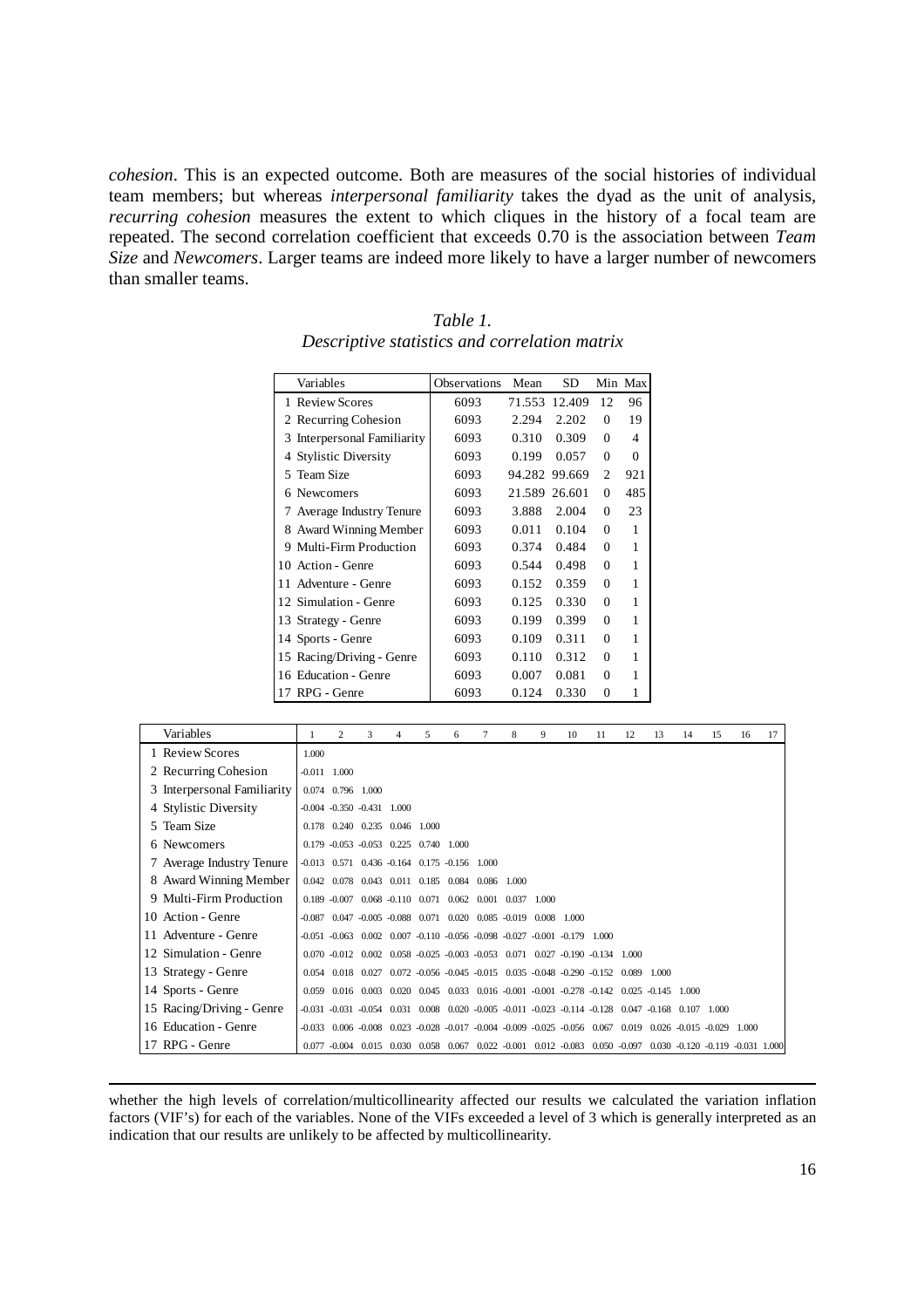*Table 2. Publisher fixed-effects regressions for predictors of critical success* 

|                                                 | Model        | Model          | Model       | Model          |
|-------------------------------------------------|--------------|----------------|-------------|----------------|
|                                                 | $\mathbf{1}$ | $\overline{2}$ | 3           | $\overline{4}$ |
| <b>Independent Variables</b>                    |              |                |             |                |
| Recurring Cohesion * Stylistic Diversity        |              |                |             | $3.234$ *      |
|                                                 |              |                |             | 1.332          |
| Interpersonal Familiarity * Stylistic Diversity |              |                | $-0.036$    |                |
|                                                 |              |                | 0.033       |                |
| Recurring Cohesion                              |              | $-0.526$ **    | $-0.531$ ** | $-1.026$ **    |
|                                                 |              | 0.144          | 0.144       | 0.251          |
| <b>Interpersonal Familiarity</b>                |              | 4.336 **       | $4.775$ **  | 4.840 **       |
|                                                 |              | 0.930          | 1.014       | 0.953          |
| <b>Stylistic Diversity</b>                      |              | $-3.172$       | $-2.599$    | $-7.127$       |
|                                                 |              | 3.307          | 3.349       | 3.685          |
| <b>Control Variables</b>                        |              |                |             |                |
| <b>Team Size</b>                                | $0.026$ **   | $0.021$ **     | $0.025$ **  | $0.019$ **     |
|                                                 | 0.003        | 0.003          | 0.005       | 0.003          |
| Newcomers                                       | $0.026$ **   | $0.037$ **     | $0.033$ **  | $0.042$ **     |
|                                                 | 0.009        | 0.010          | 0.010       | 0.010          |
| Average Industry Tenure                         | $0.348*$     | $0.301$ *      | $0.291*$    | $0.316*$       |
|                                                 | 0.122        | 0.130          | 0.131       | 0.130          |
| Award Winning Member                            | $-1.138$     | $-0.864$       | $-0.789$    | $-0.954$       |
|                                                 | 1.405        | 1.404          | 1.405       | 1.403          |
| Multi-Firm Production                           | $2.609$ **   | $2.520$ **     | $2.525$ **  | $2.527$ **     |
| <b>Genres</b>                                   | 0.343        | 0.344          | 0.344       | 0.344          |
| Action                                          | $-1.705$ **  | $-1.596$ **    | $-1.594$ ** | $-1.590$ **    |
|                                                 | 0.378        | 0.378          | 0.378       | 0.377          |
| Adventure                                       | $-0.695$     | $-0.751$       | $-0.756$    | $-0.731$       |
|                                                 | 0.499        | 0.500          | 0.500       | 0.499          |
| Simulation                                      | $1.934$ **   | $1.863$ **     | $1.873$ **  | 1.849 **       |
|                                                 | 0.476        | 0.475          | 0.476       | 0.475          |
| Strategy                                        | $2.008$ **   | $1.980**$      | 1.988 **    | $1.932$ **     |
|                                                 | 0.444        | 0.444          | 0.444       | 0.444          |
| <b>Sports</b>                                   | $1.796$ **   | $1.731$ **     | $1.749$ **  | $1.703$ **     |
|                                                 | 0.540        | 0.539          | 0.539       | 0.539          |
| Racing/Driving                                  | $-0.829$     | $-0.827$       | $-0.822$    | $-0.826$       |
|                                                 | 0.496        | 0.496          | 0.496       | 0.495          |
| Education                                       | $-1.579$     | $-1.361$       | $-1.366$    | $-1.404$       |
|                                                 | 2.079        | 2.076          | 2.076       | 2.075          |
| <b>RPG</b>                                      | $1.941$ **   | $1.819**$      | $1.816$ **  | $1.803$ **     |
|                                                 | 0.495        | 0.495          | 0.495       | 0.495          |
| Constant                                        | 54.004 **    | 54.332 **      | 54.152 **   | 54.925 **      |
|                                                 | 7.667        | 7.671          | 7.672       | 7.671          |
| Year Dummies Included                           | Yes          | Yes            | Yes         | Yes            |
| <b>Publisher differences</b>                    |              |                |             |                |
| F-statistic                                     | 2.65         | 2.64           | 2.63        | 2.63           |
| df                                              | 41,5453      | 44, 5453       | 45, 5453    | 45, 5453       |
| p-value                                         | < .0001      | < .0001        | < .0001     | < .0001        |
| Model fit                                       |              |                |             |                |
| N                                               | 6044         | 6044           | 6044        | 6044           |
| R-Squared                                       | 0.071        | 0.135          | 0.135       | 0.137          |
| * $p < .05$                                     |              |                |             |                |

\*\*  $p < .01$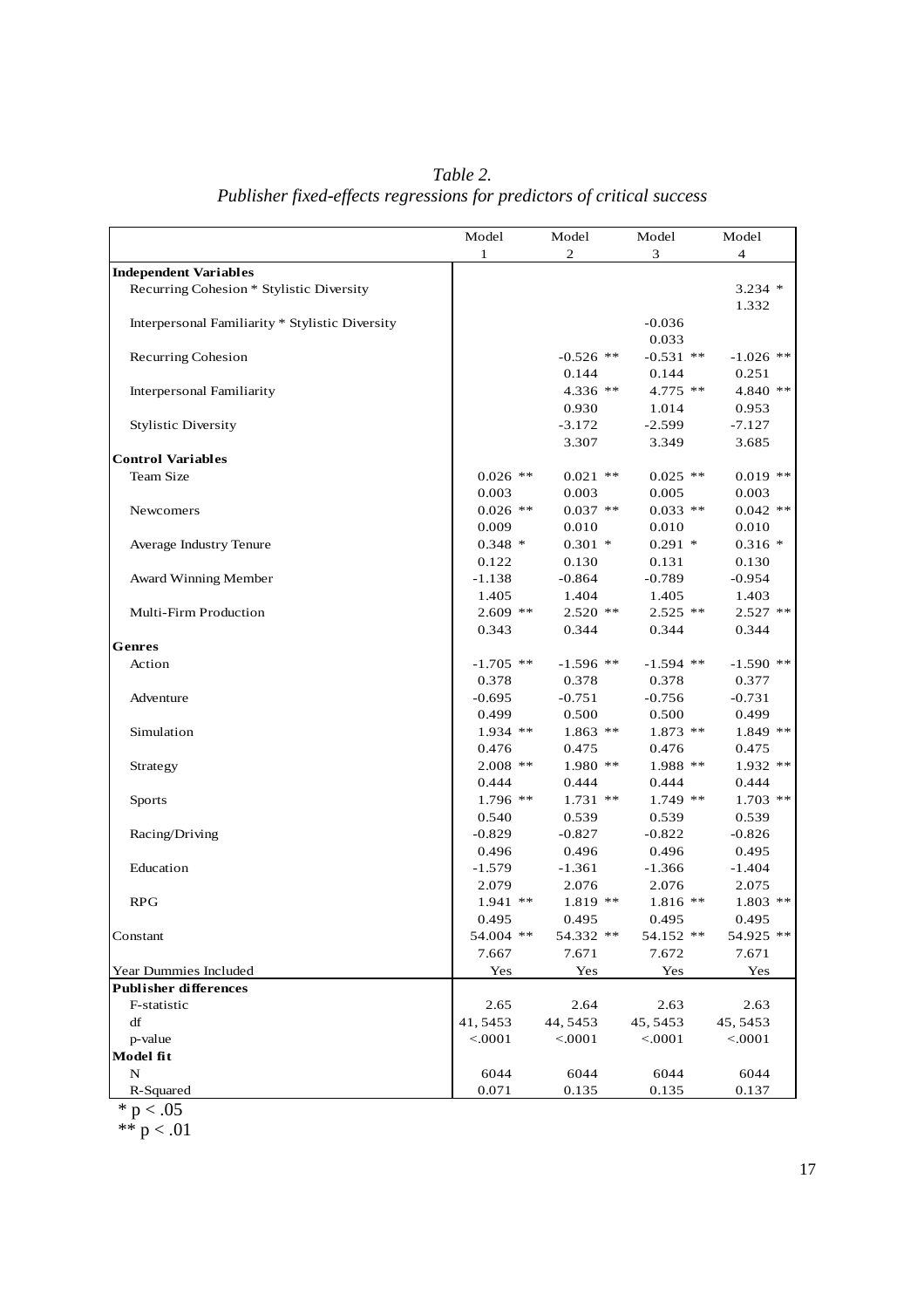#### **RESULTS**

1

Table 2 presents the results of our fixed-effects regression models.<sup>14</sup> The first model includes all control variables. *Team size* is positive and significant, indicating that video games produced by larger teams are likely to receive positive critics' reviews. Larger teams have more human resources to deploy which may lead to an increase of quality of the video game. Teams that accommodate many newcomers – for similar levels of *team size* – are also likely to get favorable critics reviews. Newcomers may be able to bring fresh ideas to the team and they may be more likely to disregard the status quo. In a setting where creativity is highly salient, newcomers are likely to positively contribute to the performance of a team. *Average industry tenure<sup>15</sup>* also has a positive and significant effect on the level of the critics' review scores indicating that teams comprised of members with extensive experience in the video game industry are more likely to receive positive review scores from game critics. This result confirms the notion that an increase in learning leads to an increase in the quality of work. Our *award-winning designer* variable is not significant, indicating that the role of the celebrity designer should not be overstated and supporting Tschang's (2007: 994) argument that "the designer is not necessarily the key actor in completing the game, and that a team's efforts are also critical for a game's development." The variable *Multi-firm production* is positive and statistically significant, indicating that games published and developed by multiple firms are more likely to receive positive critics' reviews. The first model also includes variables that control for the genre of the video game and for the year of production of the video game. Games containing elements of *Action* are more likely to receive negative critics' reviews. In contrast, *Simulation*, *Strategy*, *Sports* and *Role Playing Games* are highly regarded by critics.

To this baseline of controls, our second model introduces the independent variables stylistic diversity, interpersonal familiarity, and recurring cohesion. The coefficient for *stylistic diversity* is negative but not significant, indicating that the effect of stylistic diversity in the team does not increase the level of the expected review scores, nor does it lower these scores. This finding is in line with previous research on the diversity in teams, which had found mixed results for various types of diversity measures. *Interpersonal familiarity*, however, is positively related to the review score that critics award to a video game, indicating that video game development teams that comprise members who on average have a longer collaborative history together are likely to produce video games that are highly valued by critics. The coefficient of *recurring cohesion* shows a negative relation with the dependent variable and is statistically significant at the 1% confidence level. Teams assembled out of recurring cohesive subgroups do lock in to established routines and are unable to create the kinds of exciting games that enjoy critics' favor.

<sup>&</sup>lt;sup>14</sup> Critics reviews were available for 6,044 games. We therefore assessed the robustness of the results obtained from our regression analyses in multiple ways. First, we measured whether our sample of 6,044 games was representative for the population of 16,507 games. We ran Kolmogorov-Smirnov tests to examine whether the distribution of the within sample observations differed from the outside sample observations and we tested whether the median of the within sample and the median of the outside sample observations were statistically different. We did so for our three main variables. Results show that there was no statistical significant difference between both the distribution and the median for the in sample versus the out sample observations.

<sup>&</sup>lt;sup>15</sup> We experimented with alternatives for measuring the experience held by team members. For example, we measured the average number of games produced by all team members prior to joining the focal team. These alternative measurement methods did not yield different directions nor did they lead to different significance levels.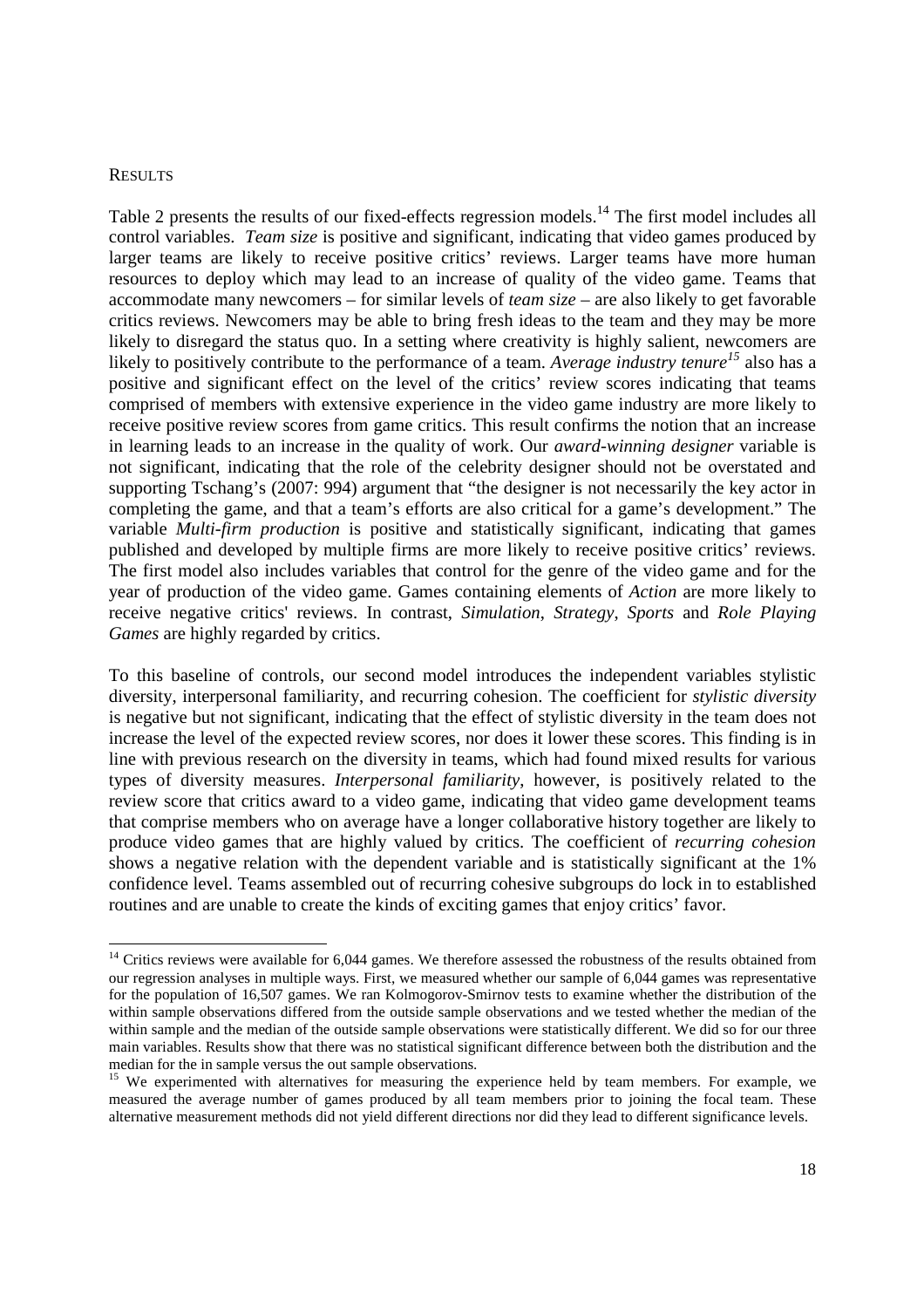In the third model we include an interaction between *stylistic diversity* and *familiarity*. There is no significant relation between the combinatory effect of familiarity and stylistic diversity on the critical success of the project. Based on this outcome one may argue that teams with highly familiar members are unable to successfully address and reconcile the dissimilarities between the members in video game production teams. This finding is in line with our expectations laid out in the previous section.

In the fourth model we include an interaction between *stylistic diversity* and *recurring cohesion*. This interaction is positive and significant. At the same time, the *recurring cohesion* variable remains negative and significant and coefficient and standard error for the *stylistic diversity* variable remains negative and not significant. The interaction effect and its main effects are jointly significant at the 1% level. In contrast to earlier research in which cognitive diversity was inferred (but not explicitly measured) from brokerage ties (Burt 2005b; Obstfeld 2005) and to work that assumed that diversity must necessarily be low at high levels of cohesion (Uzzi & Spiro 2005), we developed concepts and created measures to directly test the proposition that a high level of cohesion and a high level of stylistic diversity could combine for beneficial effects. Our findings indicate that such a combination can be productive.

Recall that high levels of diversity will find teams composed of members with highly dissimilar stylistic frameworks; and that high levels of cohesion will find teams composed of members with repeated exposure to more similar routines of work. These high levels of stylistic diversity are disruptive: they disrupt the established scripts and codes formed through repeated subgroup interactions. But they do not shatter them. The strong social bonds forged through recurring cohesion make it possible to assemble – out of dissimilar stylistic portfolios – exciting recombinations.

### DISCUSSION AND CONCLUSION

In terms of the variables of greatest theoretical interest, the results of our linear regression models indicate that, net of other effects, stylistic diversity is not statistically correlated with creative success, interpersonal familiarity is positively associated, and durable cohesion has a negative effect on critical success. Teams whose members have been dissimilarly exposed to stylistic elements in the field are not more likely to produce a successful video game. Teams whose members have been more frequently *exposed to each other*, however, are significantly more likely to produce a game that is highly regarded by the field's professional critics. This finding for our dyadic variable suggests that interpersonal familiarity – knowing each other – does facilitate communication within the team. More cohesive ties accumulated by working together with at least two others on a prior team, by contrast, are an obstacle to high performance.

Interpreting the difference in the signs for these two variables – positive for interpersonal familiarity and negative for durable cohesion – must focus on the difference between the dyadic character of the former and the repeated clique structure of the latter. Dyad pairs know each other. But triads (or larger cliques) not only know each other but have learned something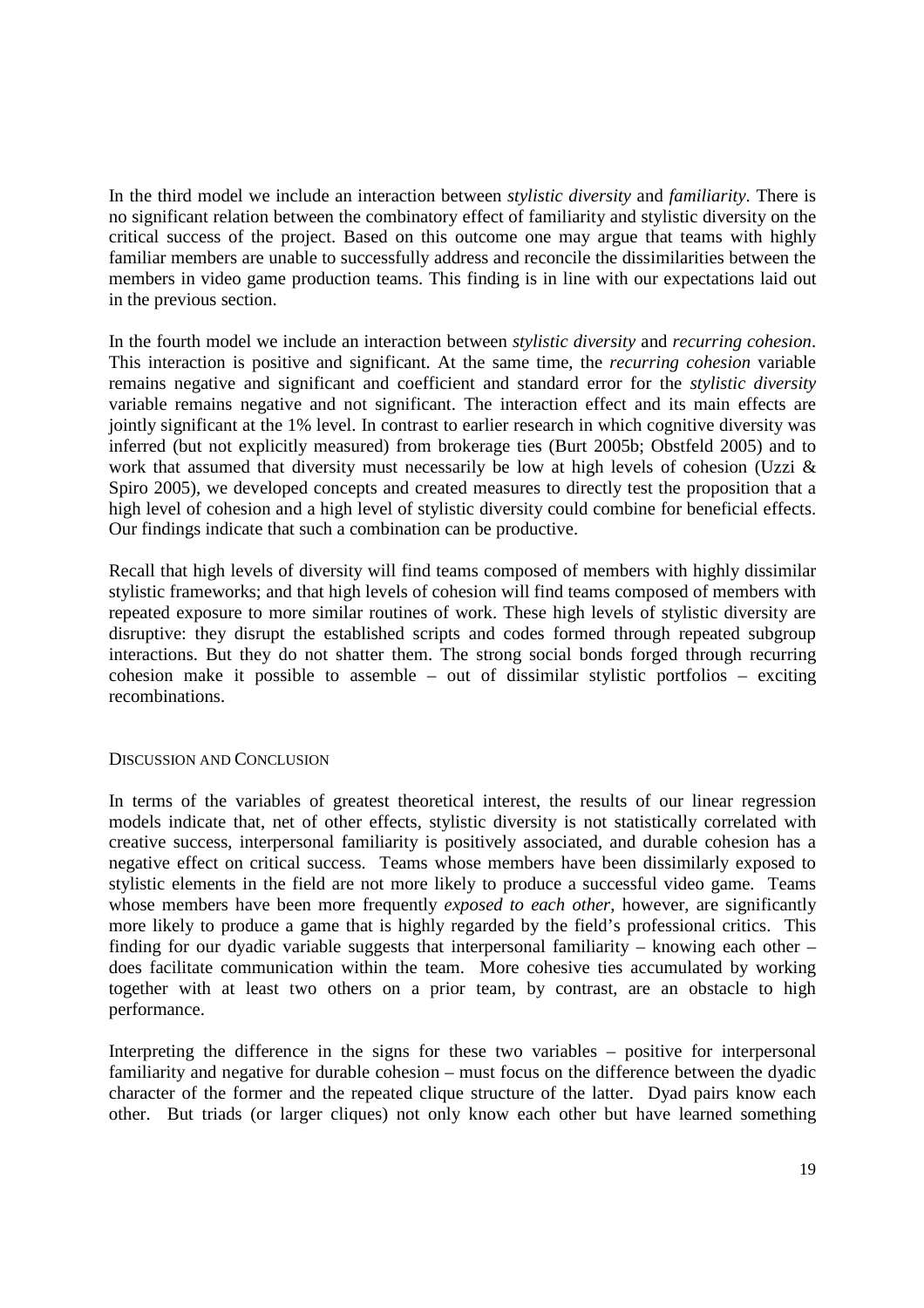together in a group context. Two actors can be on familiar terms. Three or more actors can be mutually familiar with a code of conduct. And the more repeatedly they interact, the more effectively they can carry these codes (bundles of informal routines) into the focal team. In principle, repeated cohesive structures should yield more dense communication than dyadic familiarity. In fact, we expect that they do. But it is not enough to address improved communication. The further question concerns what is being communicated.

The informal codes and routines carried by repeated cohesive structures are not simply a tacit knowledge of how to work together. They are also a mutually shared pattern recognition of *what works*. And the more they are repeated, the more they give rise to a familiar attitude: "That worked before. Let's try it again." In themselves, cohesive structures are a means to exploit patterns that are already recognized. If they result in improved communication (in the absence of high cognitive diversity) it is communication about what is already known. In short, durable cohesion, in itself, poses a danger that a team will fall into competency traps. But competence in doing what has already been done is not rewarded in cultural fields that place a high value on novelty.

The interaction terms introduced in Models 3 and 4 provide further analytic leverage on processes of team formation and successful team performance. The interaction term for stylistic diversity with interpersonal familiarity is not significant. Teams whose members are on familiar terms are not more likely to exploit the potential benefits of high stylistic diversity. That there is such potential, however, is demonstrated in the statistically significant positive finding for the interaction of stylistic diversity with recurring cohesion. The positive effect of that interaction further demonstrates that teams built up around repeated cohesive structures are not necessarily condemned to unsuccessful competency traps.

The findings of our study, we suggest, are in line with major statements in the field. They can be read, for example, through the lens of March's (1991) classic distinction between exploration and exploitation, with diversity and cohesion performing these roles respectively. They are also congruent with Nelson and Winter's (1981) equally classic depiction of the firm (transposed here to the new format of the project team) as a bundle of individual skills and a bundle of routines, again with the members' prior cognitive exposure and their prior social relationships as the counterparts. And they are not discrepant with the more recent notion of innovation as a product of exposure to diverse ideas and closure to implement them (Burt 2005b). But, despite this congruence, we offer a different interpretation of our findings, keyed to yet another classic statement, Kogut and Zander's (1992) concept of "combinative capabilities."

Like their counterparts in other creative endeavors, whether that be in other cultural fields or in other activities of technological innovation (for our setting is distinctively at this intersection), teams producing video games are engaged in a field characterized by relentless search. In a sense, this is search in which they cannot know in advance what they are looking for (Stark 2009). A "big hit," of course, is the goal; but the precise profile of what will be this year's blockbuster game is unknown – and exactly what is at stake. One way to characterize a successful search would be a dangerous reduction of the classic statements to a simple recipe: "Exploration is good, exploitation is good. But don't stir together too much of either." Or, "For a successful innovation, add just enough brokerage and just the right amount of closure." Our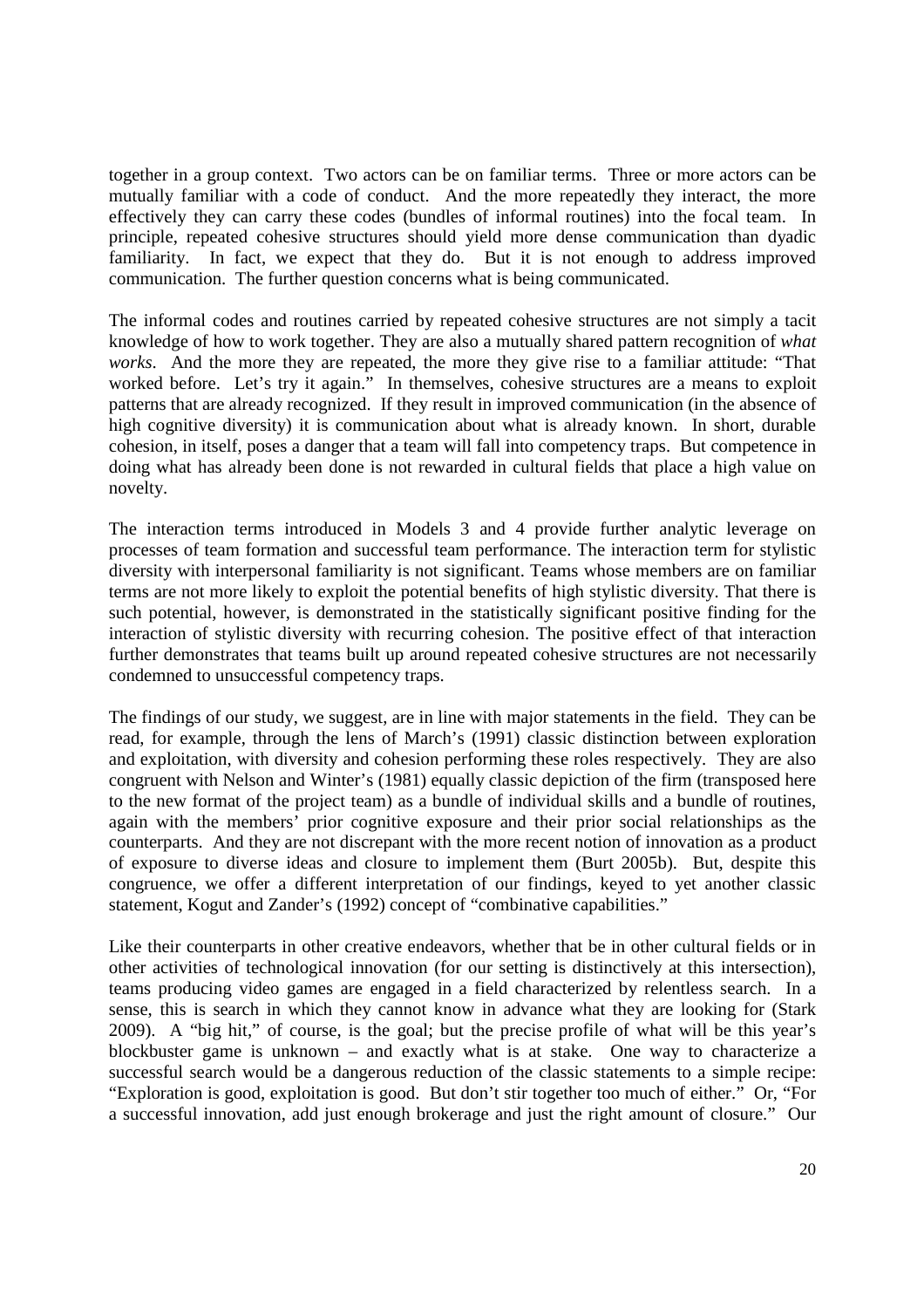findings pose a cautionary warning to such simple formulas because we find a positive outcome when high levels of diversity combine with high levels of cohesion.

Rather than an additive function, the process we see at work is more combinatory. In contrast to the recipes, moreover, it is far from smooth. We interpret the positive interaction of stylistic and durable cohesion in their contribution to the combinative capabilities of the team. Cohesion in this view is not merely about implementing new ideas. It is primarily about generating new ideas (Vedres & Stark 2010). Teams with high diversity but low cohesion lack the capability to recombine these stylistic elements into a game that strikes the right chord of recognizably familiar novelty. That is, without the friction of some already established, informally codified routines, the dissimilarity of the team's members will sound like only so much noise. Conversely, teams with high levels of cohesion but low levels of stylistic diversity might be effectively coordinated. They have capabilities, but they lack diverse elements to be recombined. That is, without the friction of dissonant yet creative misunderstandings among the diverse team members, the cohesive team efficiently cranks out yesterday's old favorite. It is the double friction – the friction of familiar routines rubbing against the dissonance of those working with unfamiliar terms – that uncomfortably yet productively combine to generate exciting ideas.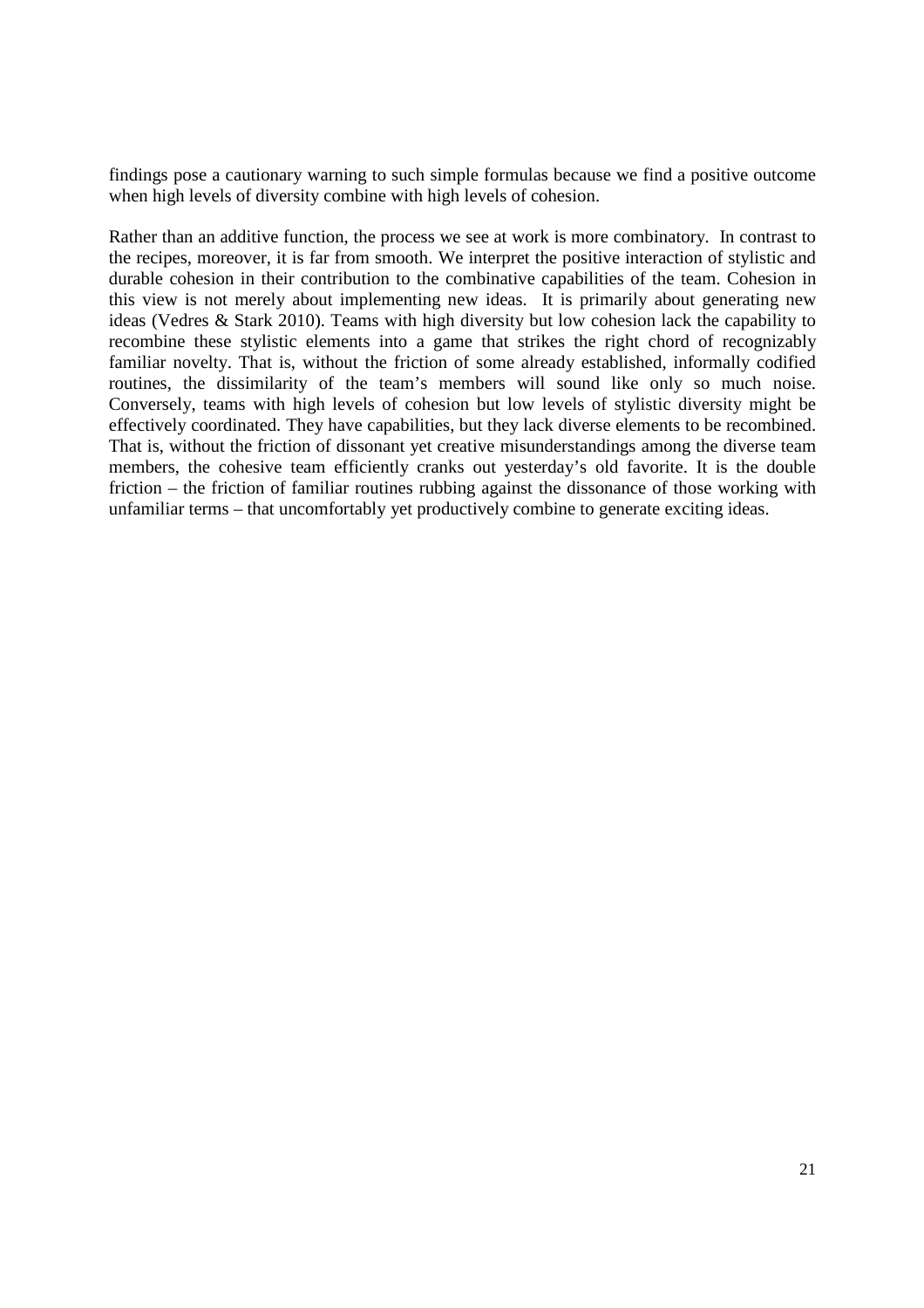### **REFERENCES**

Abbott, A. 1999. *Department and discipline: Chicago sociology at one hundred***.** Chicago, IL: University of Chicago Press.

Allison, P.D. 1999. *Multiple regression: A primer.* Thousand Oaks, CA: Pine Forge Press.

Baldwin, C.Y. & Clark, K.B. 2000. *Design rules: The power of modularity.* Cambridge, MA: MIT Press.

Balkundi, P. & Harrison, D.A. 2006. Ties, leaders, and time in teams: Strong inference about the effects of network structure on team viability and performance. *Academy of Management Journal*, 49: 49 – 68.

Berman, S.L., Down, J. & Hill, C.W.L. 2002. Tacit knowledge as a source of competitive advantage in the National Basketball Association. *Academy of Management Journal*, 45 (1): 13  $-31.$ 

Bissell, T. 2010. *Extra lives: Why video games matter.* New York, NY: Pantheon Books.

Blundell, R., Griffith, R. & Van Reenen, J. 1999. Market share, market value and innovation in a panel of British manufacturing firms. *Review of economic studies*, 66 (3): 529 – 554.

Bunderson, J.S. & Sutcliffe, K.M. 2002. Comparing alternative conceptualizations of functional diversity in management teams: Processes and performance effects. *Academy of Management Journal*, 45 (5): 875 - 893.

Burt, R.S. 2005a. Structural holes and good ideas. *American Journal of Sociology*, 110: 349 - 399.

Burt, R.S. 2005b. *Brokerage and closure: An introduction to social capital.* New York, NY: Oxford University Press.

Coleman, J.S. 1988. Social capital in the creation of human capital. *American Journal of Sociology*, 94: 95 - 120.

Coleman, J.S. 1990. *Foundations of social theory.* Cambridge, MA: Belknap Press of Harvard University Press.

Cox, T.H. & Blake, S. 1991. Managing cultural diversity: Implications for organizational competitiveness. *Academy of Management Executive*, 5 (3): 45-56

Delmestri, G, Montanari, F. & Usai, A. 2005. Reputation and strength of ties in predicting commercial success and artistic merit of independents in the Italian film industry. *Journal of Management Studies*, 42 (5): 975 - 1002.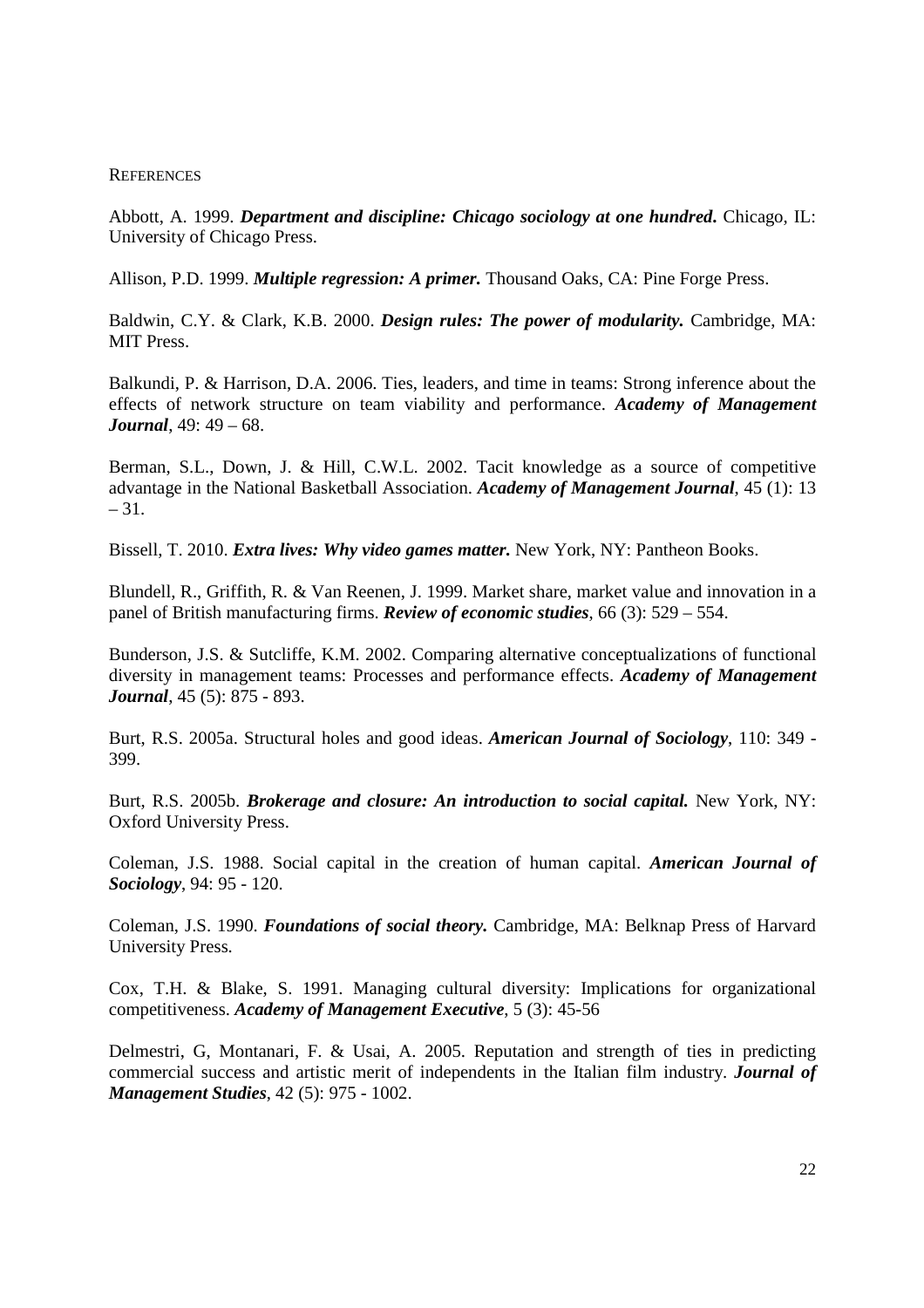De Vaan, M. 2011. Interfirm networks in periods of technological turbulence and stability: The case of the global video game industry. *COI working paper series.*

Faulkner, R.R. & Becker, H.S. 2009. *Do you know…?: The Jazz repertoire in action.* Chicago, IL: University of Chicago Press.

Fleming, L., Mingo, S. & Chen, D. 2007. Collaborative brokerage, generative creativity, and creative success. *Administrative Science Quarterly*, 52: 443 - 475.

Friedkin, N.E. 2004. Social cohesion. *Annual Review of Sociology*, 30: 409 – 425.

Garnter, Inc. 2011. *Market Trends: Gaming Ecosystem.* (www.gartner.com/resId=1724014).

Gibson, C. & Vermeulen, F. 2003. A healthy divide: Subgroups as a stimulus for team learning behavior. *Administrative Science Quarterly*, 48: 202 - 239.

Gould, G. 1994. Forgery and imitation in the creative process. *Grand Street*, 13 (2): 53 – 62.

Grabher, G. 2002. Cool projects, boring institutions, and temporary collaboration in social context. *Regional Studies*, 36: 205 - 214.

Grabher, G. (2004). Learning in projects, remembering in networks?: Communality, sociality, and connectivity in project ecologies. *European Urban and Regional Studies*, 11 (2): 103 – 123

Guimera, R., Uzzi, B., Spiro, J. & Amaral, L.A.N. 2005. Team assembly mechanisms determine collaboration network structure and team performance. *Science*, 308: 697 - 702.

Hambrick, D.C., Cho, T.S. & Chen, M.J. 1996. The influence of top management team heterogeneity on firms' competitive moves. *Administrative Science Quarterly*, 41 (4): 659 - 684.

Hansen, M. 1999. The search-transfer problem: The role of weak ties in sharing knowledge across organizational subunits. *Administrative Science Quarterly*, 44: 81-111.

Hargadon, A.B. & Bechky, B.A. 2006. When collections of creatives become creative collectives: A field study of problem solving at work. *Organization Science*, 17 (4): 484 – 500.

Holland, J. 1992. Complex adaptive systems. *Daedalus*, 121 (1): 17 - 30.

Horwitz, S.K. & Horwitz, I.B. 2007. The effects of team diversity on team outcomes: A metaanalytic review of team demography. *Journal of Management*, 33 (6): 987 – 1015.

Hutter, M. 2011. Infinite surprises: On the stabilization of value in the creative industries. In Aspers, P. & Beckert, J., eds. *The worth of goods: Valuation and pricing in markets.* Oxford, UK: Oxford University Press.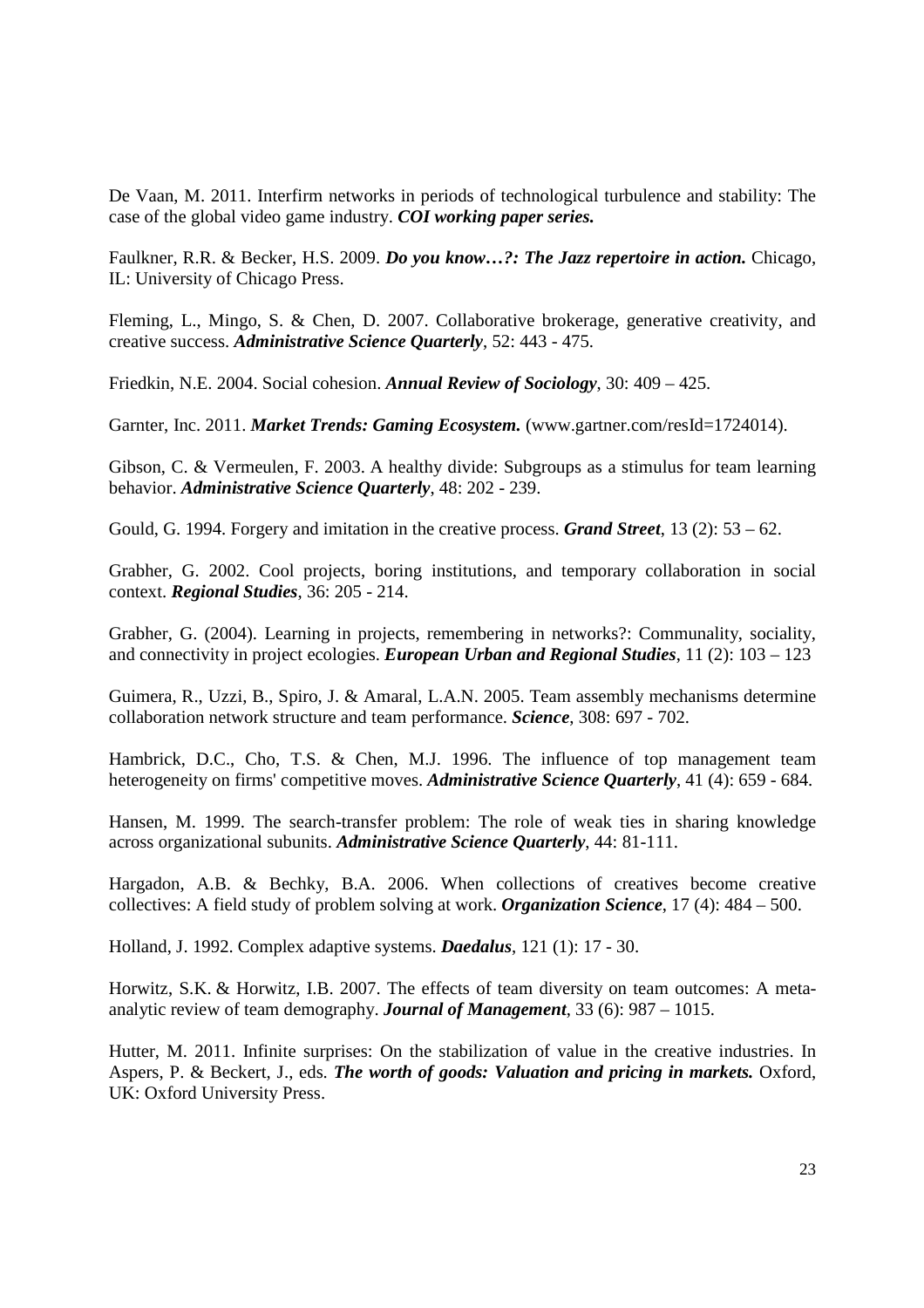Ibarra, H., Kilduff, M. & Tsai, W. 2005. Zooming in and out: Connecting individuals and collectivities at the frontiers of organizational network research. *Organization Science*, 16 (4): 359 - 371.

Jacob, F. 1977. Evolution and tinkering. *Science*, 196: 1163.

Jaffe, A. 1986. Technological opportunity and spillovers of R&D: Evidence from firms' patents, profits and market value. *American Economic Review*, 76: 984 - 1001.

Joshi, A. & Roh, H. 2009. The role of context in work team diversity research: A meta-analytic review. *Academy of Management Journal*, 52 (3): 599 - 627.

Kent, S.L. 2001. *The ultimate history of video games: From Pong to Pokemon - The story behind the craze that touched our lives and changed the world.* New York, NY: Prima Publishing.

Kogut, B. & Zander, U. 1992. Knowledge of the firm, combinative capabilities, and the replication of technology. *Organization Science*, 3 (3): 383 - 397.

Lampel, J., Lant, T., & Shamsie, J. 2000. Balancing act: Learning from organizing practices in cultural industries. *Organization Science*, 11 (3): 263 – 269.

Lester, R.K. & Piore, M.J. 2004. *Innovation: The missing dimension.* Cambridge, MA and London, UK: Harvard University Press.

Lingo, E.L. & O'Mahony, S. 2010. Nexus work: Brokerage on creative projects. *Administrative Science Quarterly*, 55: 47 - 81.

March, J.G. 1991. Exploration and exploitation in organizational learning. *Organization Science*, 2: 71 - 87.

Milliken, F.J., & Martins, L.L. 1996. Searching for common threads: Understanding the multiple effects of diversity in organizational groups. *Academy of Management Review*, 21: 402-433.

Moody, J. & White, D.R. 2003. Social cohesion and embeddedness. *American Sociological Review*, 68: 103 - 127.

Moreno, J. & Jennings, H. 1937. Statistics of social configurations. *Sociometry*, 1(3/4): 342 - 374.

Murninghan, J.K. & Conlon, D.E. 1991. The dynamics of intense work groups: A study of British string quartets. *Administrative Science Quarterly*, 36: 165 - 186.

Richard R.R. & Winter, S.G. 1982. *An evolutionary theory of economic change.* Cambridge, MA: The Belknap Press of Harvard University Press.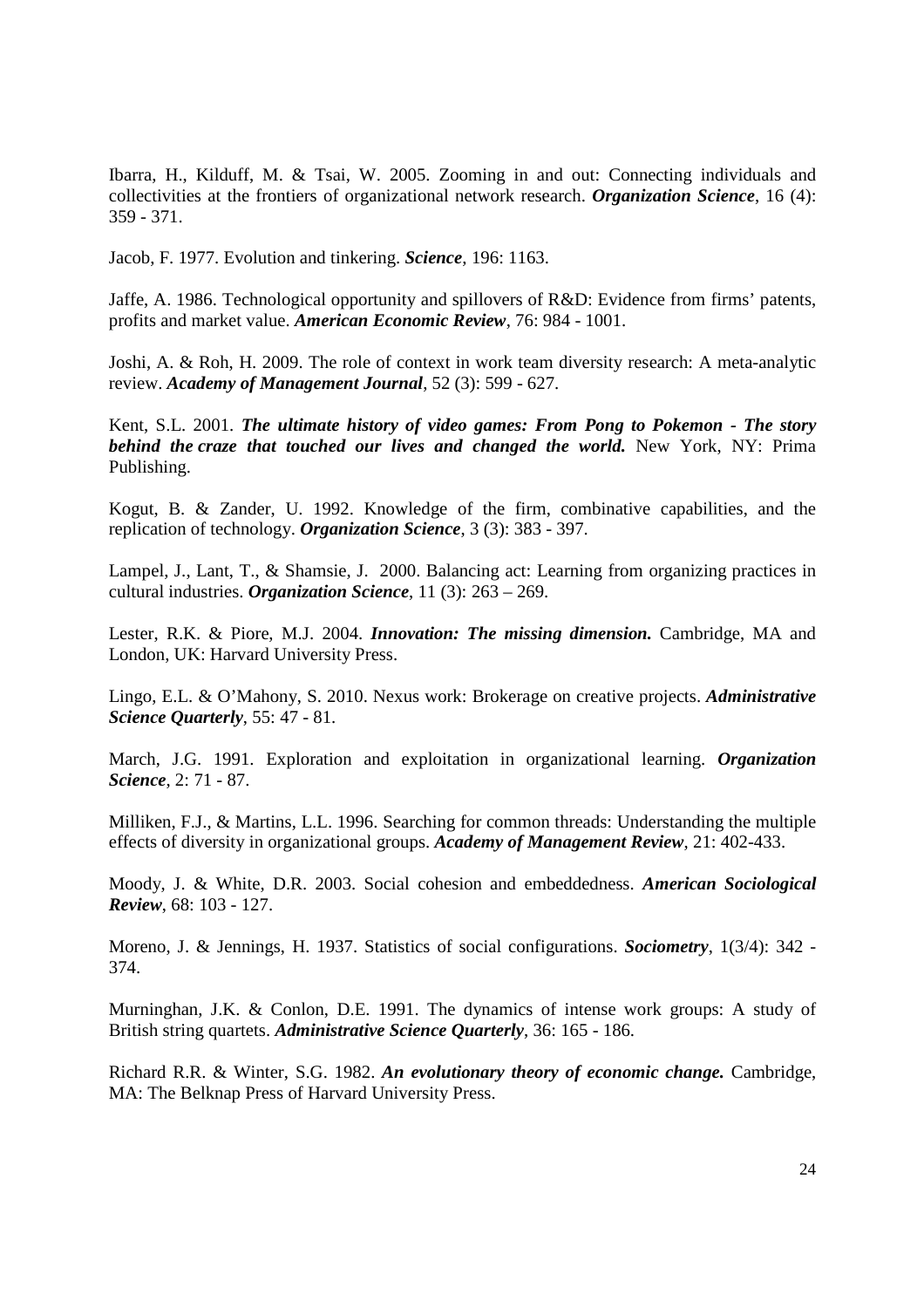Newman, M.E.J. 2001. Scientific collaboration networks. Shortest paths, weighted networks, and centrality. *Physical Review E*, 64, 016132.

New York Times. 2010. *Ante Is Rising in Game Industry.* November 14, 2010.

Obstfeld, D. 2005. Social networks, the tertius iungens orientation, and involvement in innovation. *Administrative Science Quarterly*, 50 (1): 100 - 130.

Pelled, L.H. 1996. Demographic diversity, conflict, and work group outcomes: An intervening process theory. *Organizational Science*, 7: 615 - 631.

Phelps, C.C. 2010. A longitudinal study of the influence of alliance network structure and composition on firm exploratory innovation. *Academy of Management Journal*, 53 (4): 890 – 913.

PriceWaterhouseCoopers. 2009. *Global Entertainment and Media Outlook.*

Reagans, R. & Zuckerman, E.W. (2001) Networks, diversity, and productivity: The social capital of corporate R&D teams. *Organization Science*, 12 (4): 502 – 517

Reagans R., Zuckerman, E.W. & McEvily, B. 2004. How to make the team: Social networks vs. demography as criteria for designing effective teams. *Administrative Science Quarterly*, 49: 101-133.

Richard, O., McMillan, A., Chadwick, K., & Dwyer, S. 2003. Employing an innovation strategy in racially diverse workforces: Effects on firm performance. *Group and Organization Management*, 28: 107 - 126.

Rodan, S., & Galunic, C. 2004. More than network structure: How knowledge heterogeneity influences managerial performance and innovativeness. *Strategic Management Journal*, 25: 541  $-562.$ 

Ruef, M, Aldrich, H.E. & Carter, N.M. (2003). The structure of founding teams: Homophily, strong ties, and isolation among U.S. entrepreneurs. *American Sociological Review*, 68: 195 - 222.

Ruef, M (2010). *The Entrepreneurial Group. Social Identities, Relations and Collective Action.* Princeton University Press: Princeton, New Jersey, USA and Oxford, UK.

Schumpeter, J.A. 1975 (original pub. 1942). *Creative destruction. From capitalism, socialism and democracy.* New York, NY: Harper.

Simmel, G. 1898. The persistence of social groups. *American Journal of Sociology*, 3: 662 - 698.